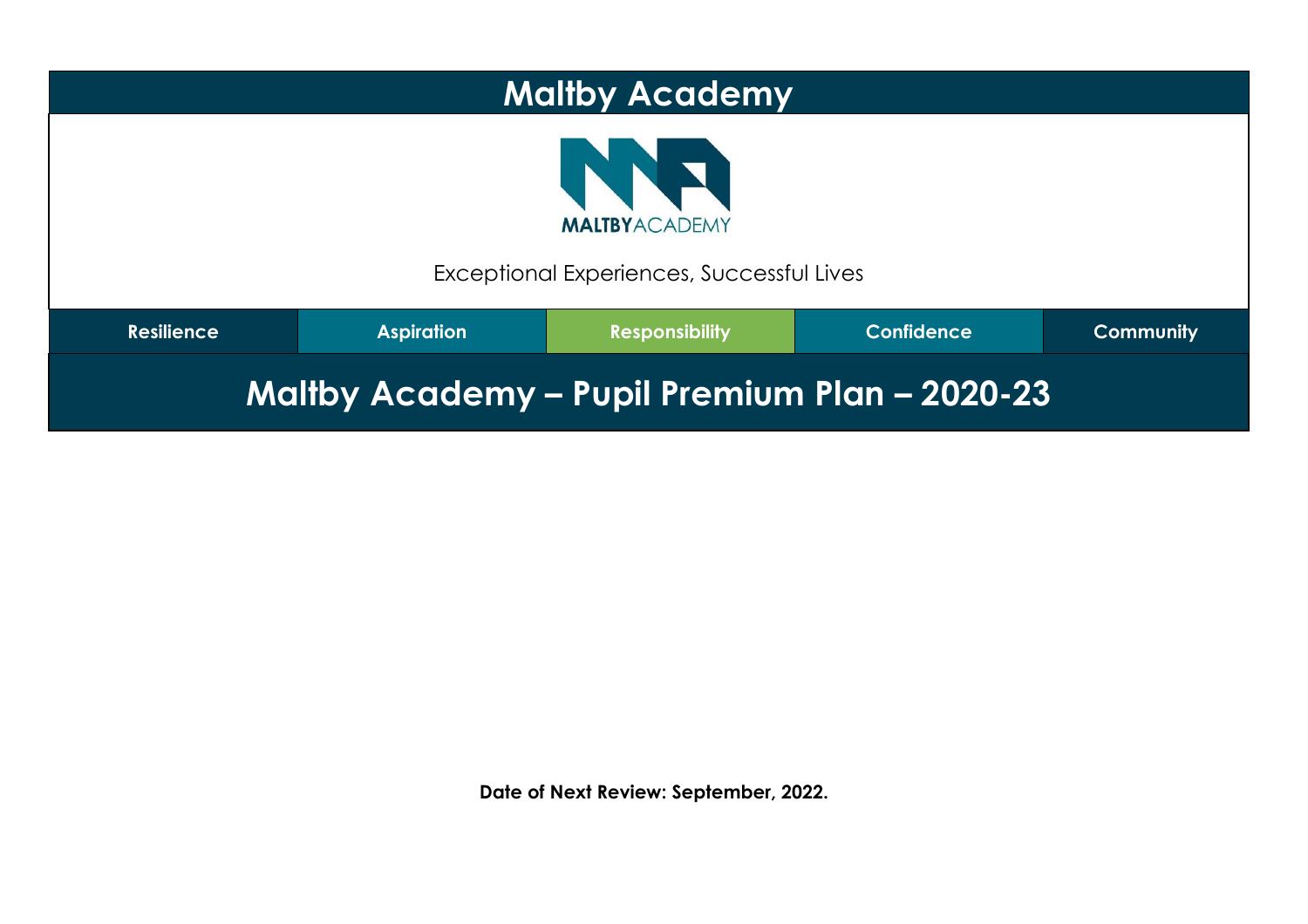# Contents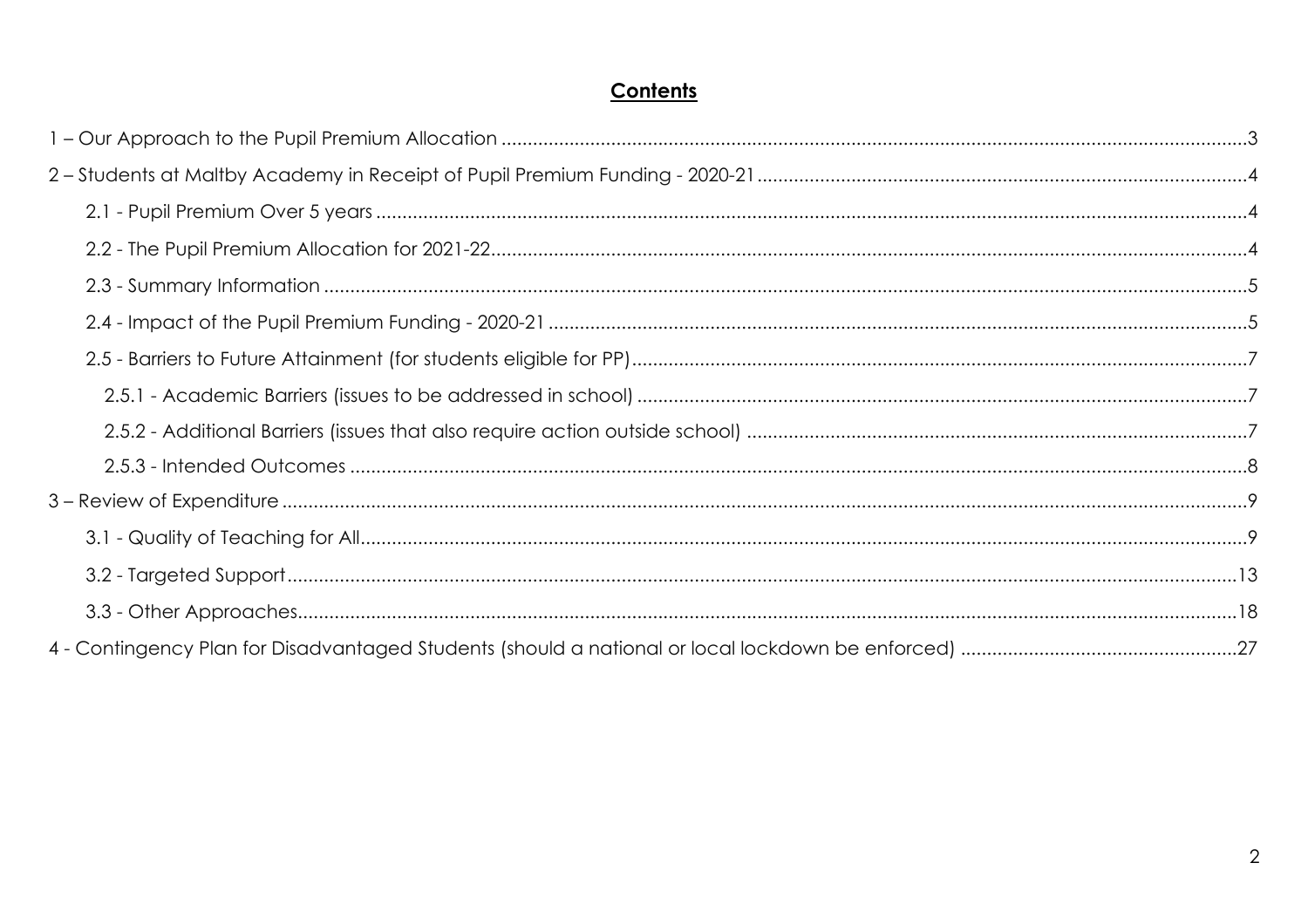### **1 – Our Approach to the Pupil Premium Allocation**

Maltby Academy receive Pupil Premium funding for the specific purpose of boosting the attainment of students from low-income families who are considered disadvantaged compared to their wealthier peers in school. The Pupil Premium is spent within the context of the overall funding agreement between the Department for Education and Maltby Academy.

Funding is based on children who have been registered for free school meals at any time in the last six years, further reinforcing the importance of making sure all those who qualify are indeed registered. Nationally, this applies to one in four children. It is important to recognise that these students span the entire ability range.

Many of our students are eligible for Pupil Premium and we passionately believe that this is not a barrier to success, but rather that by improving outcomes for all in our community we benefit the most disadvantaged most of all. Many of the plans we put in place to support Pupil Premium students also support, and raise the outcomes, of other groups within the school, such as those with Special Education Needs and the most able.

According to National statistics, Maltby is amongst the 10% most deprived neighbourhoods in the country. The area is also in the lowest quintile nationally for POLAR3 and POLAR4; highlighting that young people from Maltby are significantly less likely to enter higher education.

The funding we receive is given in recognition of the fact that, nationally, disadvantaged children do not perform as well as their nondisadvantaged peers.

In 'The 3 tenets of [effective](https://assets.markallengroup.com/article-images/219151/PullOut-Sept-PP-SecEd.pdf) Pupil Premium practice', we have implemented Bromley's suggested three point action plan to include:

- 1. Identification our PP cohort (Section 2.2) and the barriers they face (Section 2.5)
- 2. Intervention strategies based on EEF [research](https://educationendowmentfoundation.org.uk/evidence-summaries/teaching-learning-toolkit/) and toolkit, the National Foundation of Educational Research [NFER](https://www.nfer.ac.uk/supporting-the-attainment-of-disadvantaged-pupils-articulating-success-and-good-practice/) Building blocks of success and previous PP spend impact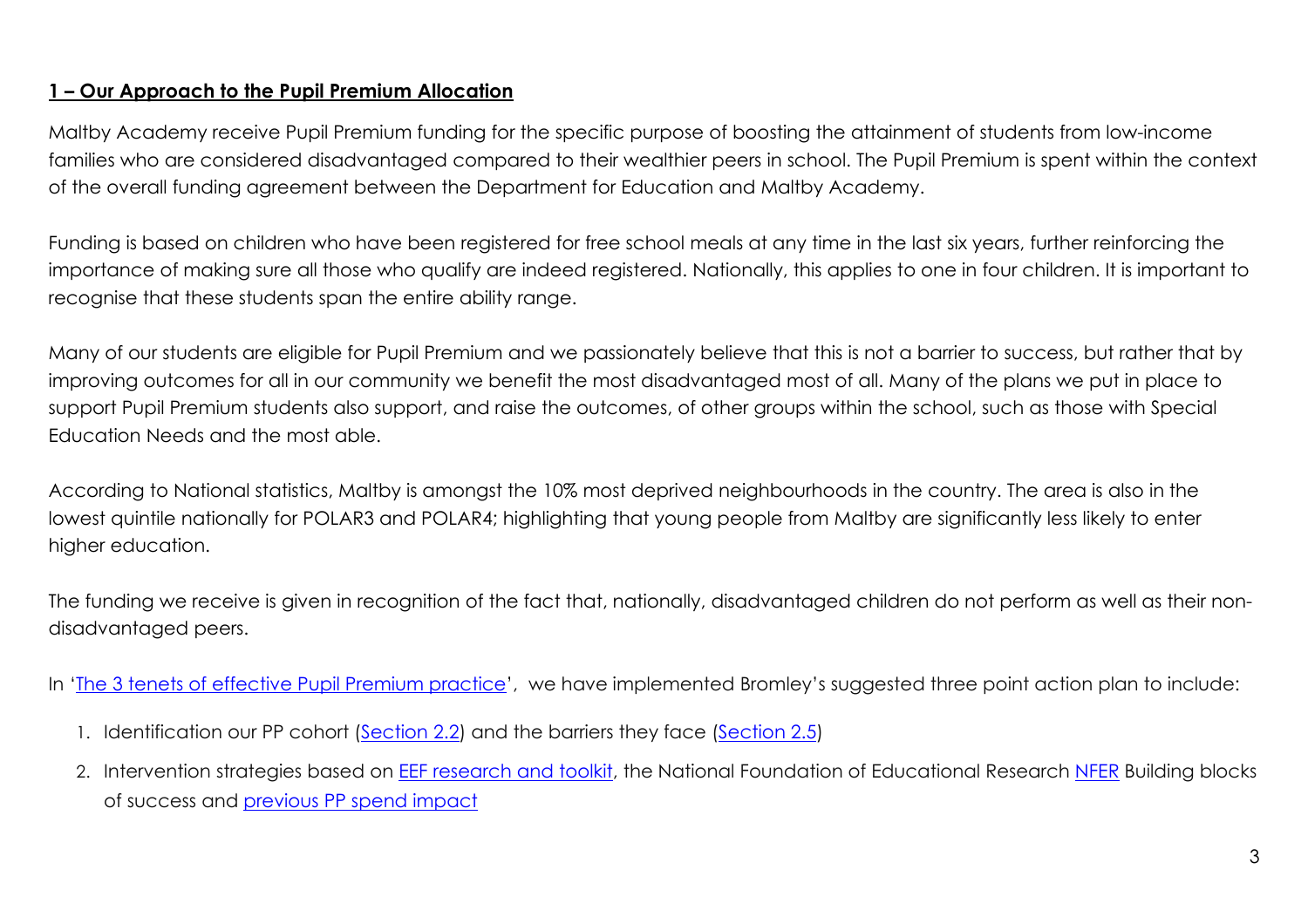## 3. Our success criteria (Section 3)

# **2 – Students at Maltby Academy in Receipt of Pupil Premium Funding - 2020-21**

#### **2.1 - Pupil Premium Over 5 years**

| <b>Pupil Premium Grant</b> | Approximate number of students | Average Per PP student (£) | Total grant (£) |
|----------------------------|--------------------------------|----------------------------|-----------------|
| $2016 - 2017$              | 319                            | £900                       | £298,265        |
| 2017 - 2018                | 329                            | £935                       | £307,615        |
| $2018 - 2019$              | 335                            | £935                       | £313,225        |
| 2019 - 2020                | 361                            | £935                       | £330,990        |
| 2020-2021                  | 355                            | £955                       | £338,558        |
|                            |                                |                            |                 |

## **2.2 - The Pupil Premium Allocation for 2021-22**

| In receipt of free school meals in the last 6 yrs (EFSM6) | £955  |
|-----------------------------------------------------------|-------|
| Looked After Children (LAC)                               | £2345 |
| Adopted                                                   | £2345 |
| Children of armed forces personnel                        | £310  |

| Academic Year 2021-22                         |     |     |     |     |     |       |
|-----------------------------------------------|-----|-----|-----|-----|-----|-------|
| Total<br>10<br>8<br>Year Group                |     |     |     |     |     |       |
| Number of students on roll Years 7-11         | 214 | 209 | 197 | 185 | 186 | 991   |
| Number of students eligible for Pupil Premium | 95  | 71  | 81  | 60  | 76  | 383   |
| <b>% of Pupil Premium</b>                     | 44% | 34% | 41% | 32% | 41% | 38.6% |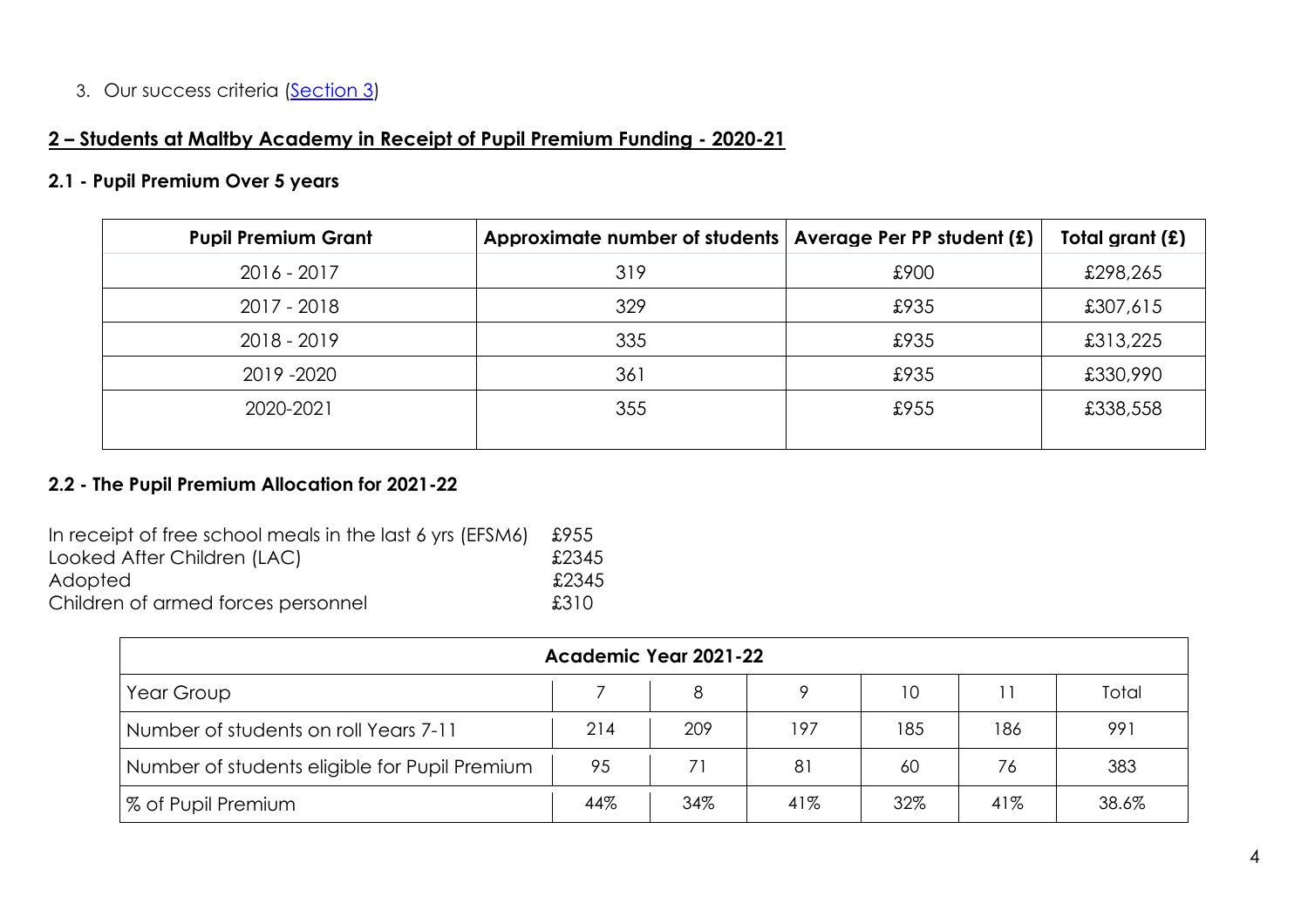| £31992F<br>Pupil Premium Budget |
|---------------------------------|
|---------------------------------|

| 2.3 - Summary Information  |         |                          |         |  |  |
|----------------------------|---------|--------------------------|---------|--|--|
| Academic Year              | 2021-22 | Total PP budget          | £319925 |  |  |
| Total students (Y7-11)     | 991     | Students eligible for PP | 383     |  |  |
| <b>Planned expenditure</b> | £307366 | Contingency for in year  | £12559  |  |  |

| 2.4 - Impact of the Pupil Premium Funding - 2020-21                                 |         |         |  |  |  |  |
|-------------------------------------------------------------------------------------|---------|---------|--|--|--|--|
| Students not eligible for PP (national<br>Students eligible for PP (MA)<br>average) |         |         |  |  |  |  |
| KS2 fine point score (equivalent)                                                   | 4.61    | 4.80    |  |  |  |  |
| Attainment 8 score average 2021 outcomes                                            | 36.2    | 51.9    |  |  |  |  |
| Basics $4+ / 5+ 2021$ outcomes                                                      | 51%/28% | 82%/57% |  |  |  |  |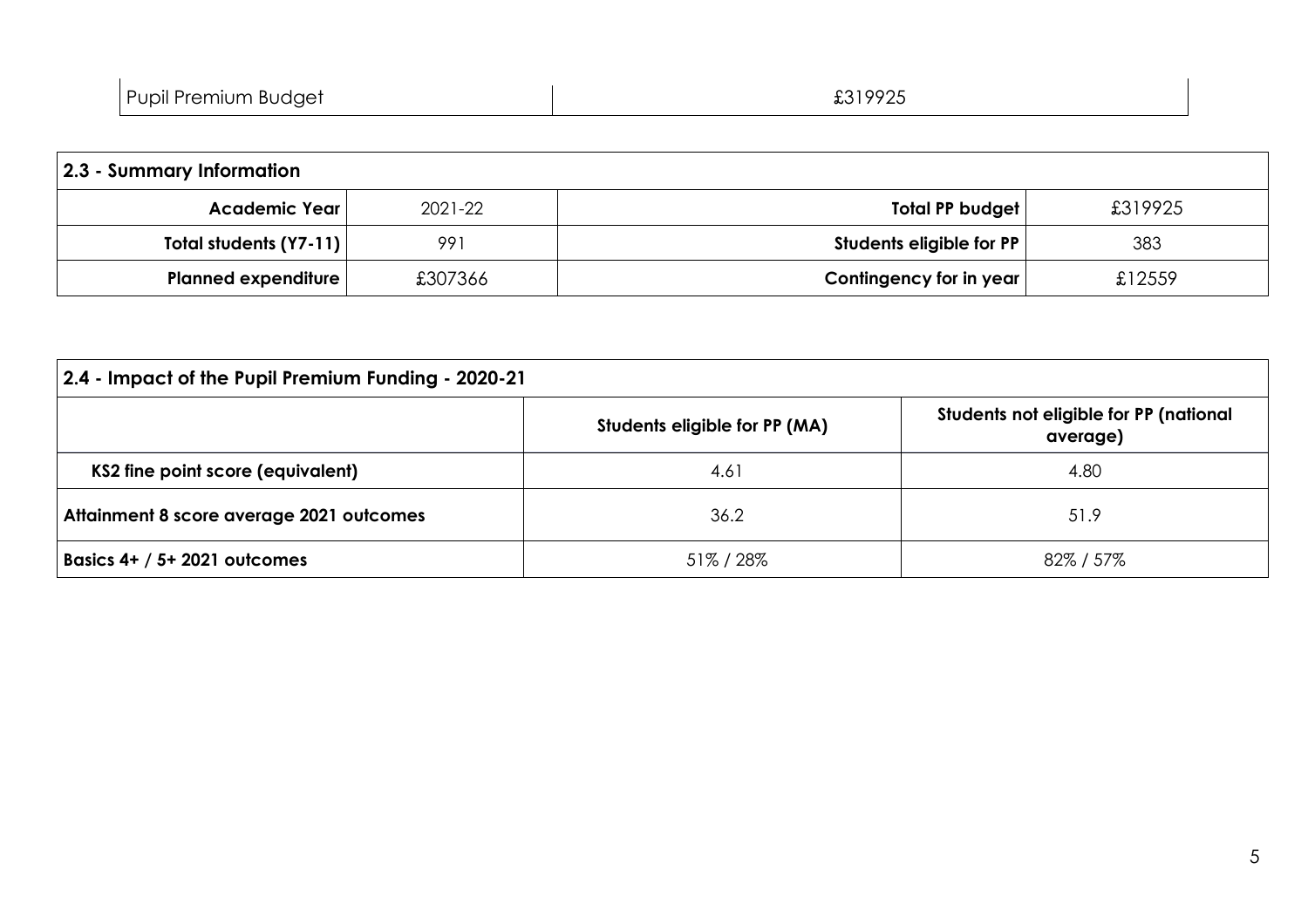

As can be seen from the graph above, our disadvantaged students are working towards diminishing the in-school gap. However, they remain behind their non-disadvantaged peers, which is echoed nationally. The stark picture is that the pandemic is likely to have reversed progress made in narrowing the attainment gap nationally, over the last decade, and the fantastic gains made at MA over the last 2 years.

The EEF reported that the gap nationally could widen by as much as 75%. The hard work we have put in at Maltby Academy has limited the impact of the global pandemic.

While many students returned to school with significant gaps in their knowledge, disadvantaged students were disproportionately impacted. The key issues of literacy, vocabulary or language, background knowledge, self-regulation, motivation, relationships, social, emotional, and mental health, self-esteem are the issues that we need to address, and this is what the Pupil Premium funding has been used for. With some students we have needed to focus on social, emotional, and mental health, and socialisation, rather than academic learning in the first instance. We want to tackle educational disadvantage through students experiencing success in classrooms.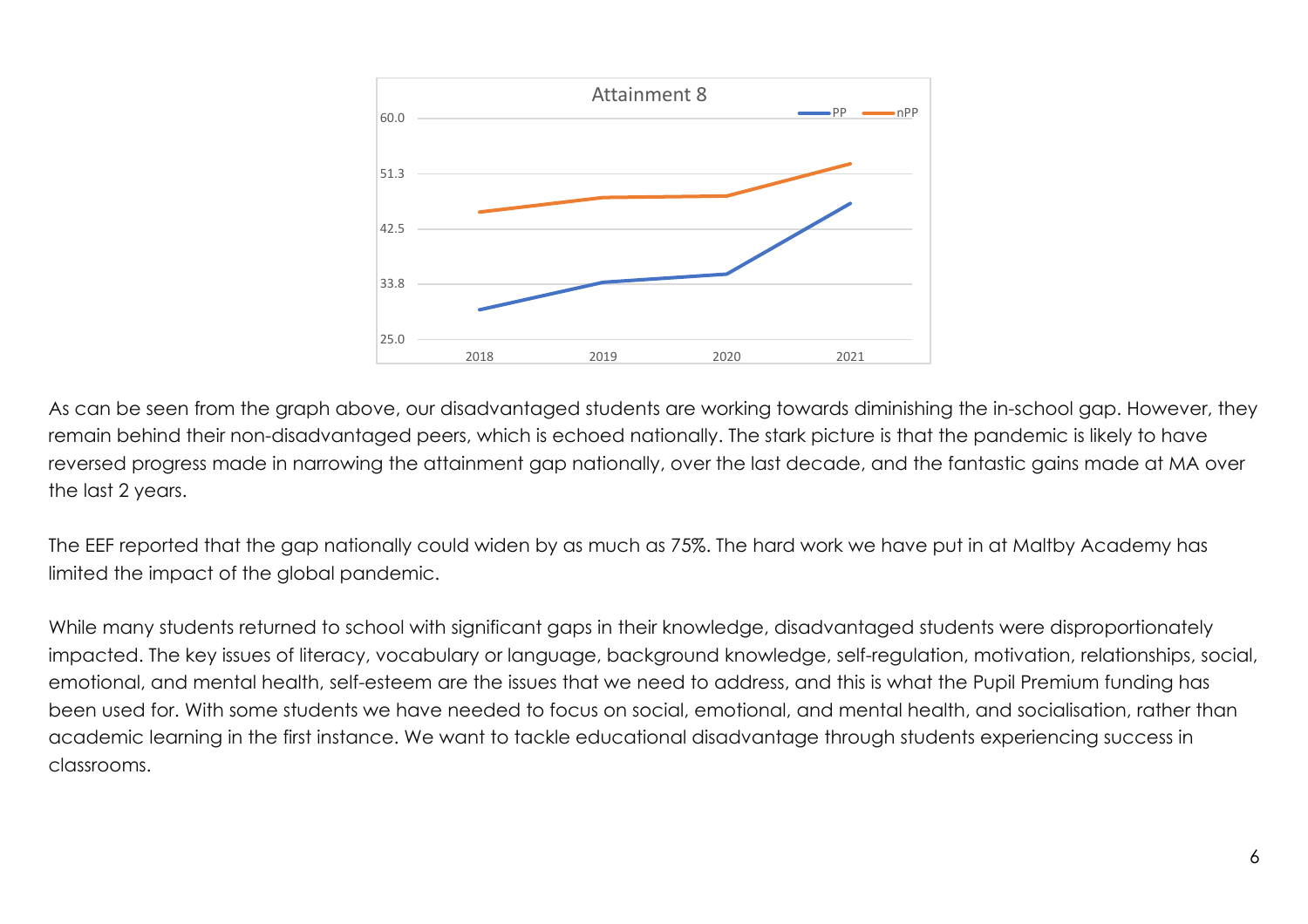#### **2.5 - Barriers to Future Attainment (for students eligible for PP)**

### **2.5.1 - Academic Barriers (issues to be addressed in school)**

Low aspiration: typically, disadvantaged students are characterised as having low aspirations.

Poor literacy skills: disadvantaged students, on average, are below expected in their literacy skills. Many students eligible for Pupil Premium have reading ages below chronological, where intervention is needed through Whole School Reading Strategies. Moreover, the drive to improve the quality of spoken and written communication, through the Oracy Agenda, is particularly pertinent for these students.

Pastoral: a number of our students have social, emotional and mental health issues, anger management issues, difficulties with social skills, incorrect uniform, lack of equipment, lack of support at home, regularly go without eating breakfast and need mentoring/counselling to address these barriers to success.

General Numeracy (especially of Low Prior Attaining Students): on entry, students eligible for Pupil Premium, on average, are below expected in numeracy skills.

Homework/Revision/Organisation: there is an in-school gap for students eligible for the Pupil Premium around homework, behaviour logs and performance in exams, meaning that students need support with homework, in-class support, and further strategies for revision.

Lack of confidence, determination, and resilience.

Lack of enrichment opportunities and cultural stimulation.

### **2.5.2 - Additional Barriers (issues that also require action outside school)**

Attendance: there is an attendance gap between our PP and non-PP students. This gap is most significant for PA students.

Enrichment: a number of our students eligible for Pupil Premium have not had a wealth of positive life experiences.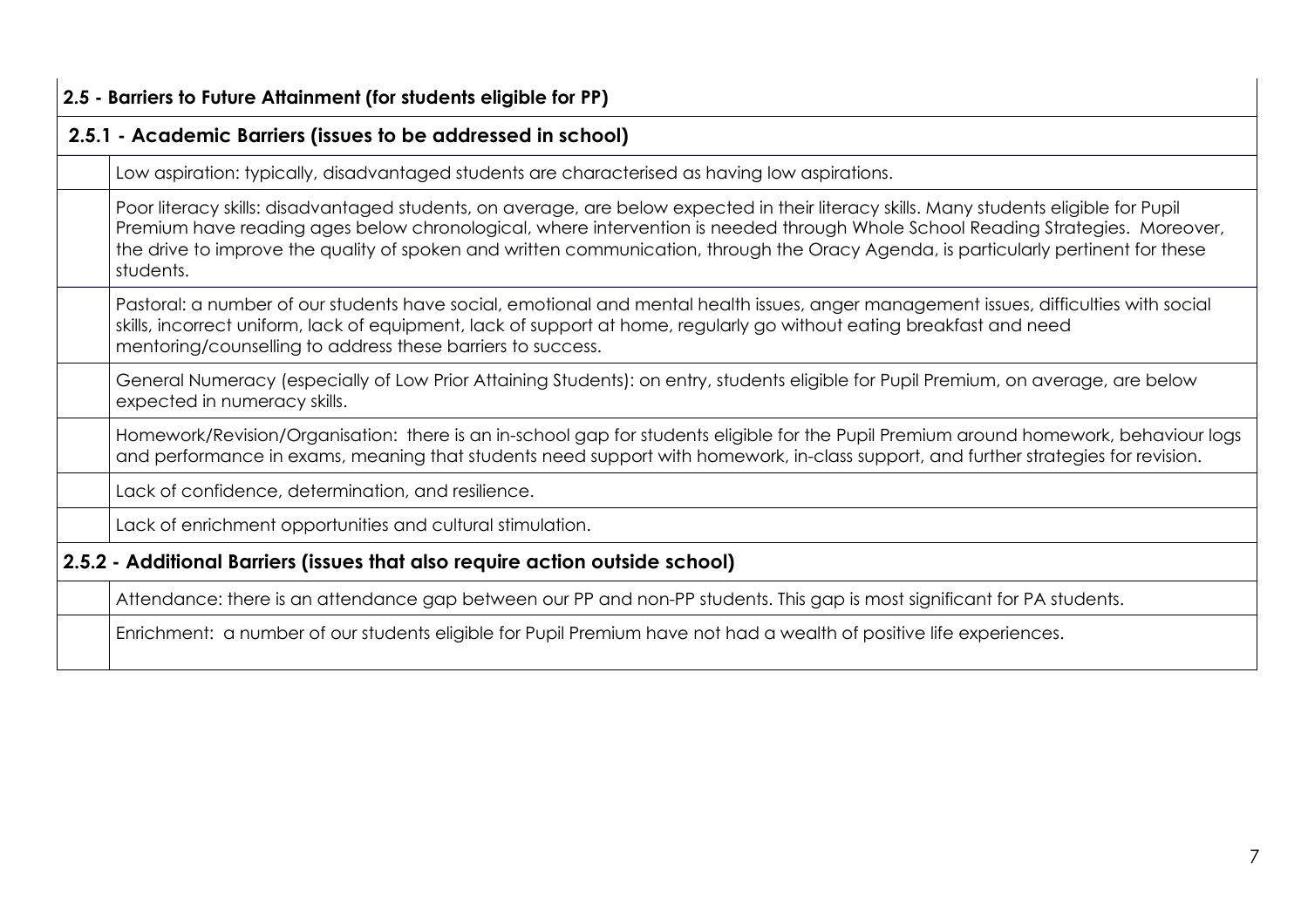| 2.5.3 - Intended Outcomes                                                | Success criteria                                                                                                                                                                                                                                                                                                                                                                     |
|--------------------------------------------------------------------------|--------------------------------------------------------------------------------------------------------------------------------------------------------------------------------------------------------------------------------------------------------------------------------------------------------------------------------------------------------------------------------------|
| Improve literacy and numeracy<br>skills.                                 | To increase the overall percentage of students achieving the basics measure.<br>To diminish the gap between disadvantaged and non-disadvantaged students on each measure.<br>The Step Up Programme supports Y7-9 students through the bespoke literacy provision.<br>Cross curricular delivery of the Oracy agenda.<br>Cross curricular plan for the development of numeracy skills. |
| Increase aspiration of students.                                         | Robust Career Education Information Advice and Guidance (CEIAG) provision in place to meet the<br>needs of students in all year groups.<br>Regular access to university and business links for students.<br>Development of student leadership.                                                                                                                                       |
| Improved outcomes for high<br>prior attaining disadvantaged<br>students. | Increase the Progress 8 score for higher ability students to above floor.<br>Close the gap between performance of higher ability PP and non-PP students on key measures.                                                                                                                                                                                                             |
| Improve the attendance of<br>disadvantaged students.                     | Attendance for all in line with national and the gap between disadvantaged and non-<br>disadvantaged students diminishes.                                                                                                                                                                                                                                                            |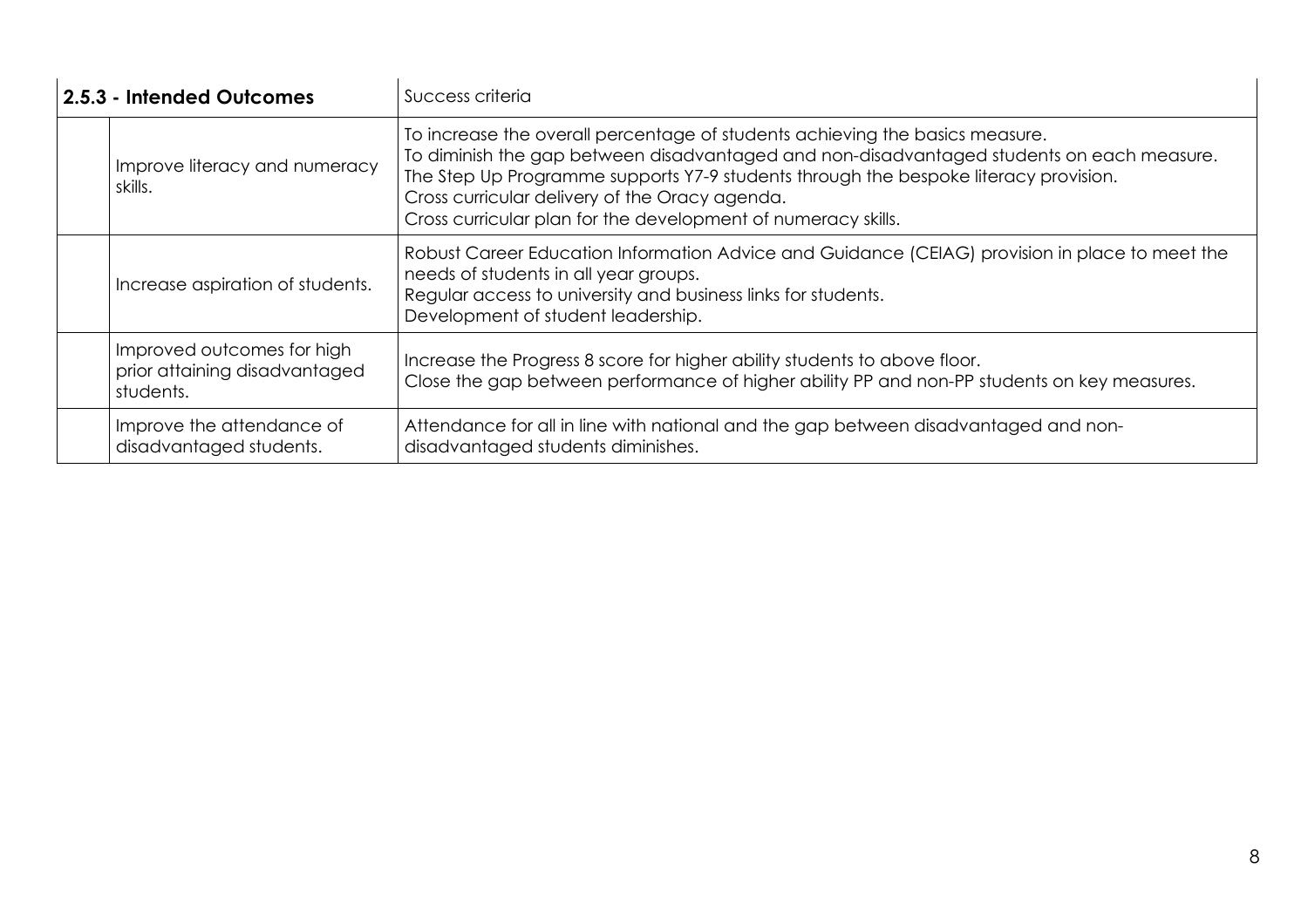## **3 – Review of Expenditure**

How we are using the Pupil Premium Funding to improve classroom pedagogy, provide targeted support and support whole school strategies.

#### **3.1 - Quality of Teaching for All**

| <b>Action</b>                                                                                                     | Intended outcome                                                                                            | What is the evidence and<br>rationale for this choice?                                                                                 | How will you ensure it is implemented well?                                                                                                                                                                  | Cost                  | <b>Review</b> |
|-------------------------------------------------------------------------------------------------------------------|-------------------------------------------------------------------------------------------------------------|----------------------------------------------------------------------------------------------------------------------------------------|--------------------------------------------------------------------------------------------------------------------------------------------------------------------------------------------------------------|-----------------------|---------------|
| Staff receive up to<br>date, bespoke PLD<br>on the best<br>strategies for groups<br>of disadvantaged<br>students. | Teachers can expertly<br>adapt their teaching to<br>suit the needs of individual<br>disadvantaged students. | Research published by the<br>EEF and NFER show many<br>effective approaches used<br>to improve outcomes for<br>disadvantaged students. | Responsive PLD, delivered by experts,<br>modelling excellence.<br>Lesson drops ins / Deep Dive.<br>Overall judgement on quality of teaching.<br>Staff Voice.<br>LC data / trial exam data / outcomes.        | £5000<br>$N/\alpha$ . |               |
| Learning walks and<br>books reviews,<br>focusing on<br>provision for<br>disadvantaged<br>students.                | Monitor the quality of<br>teaching delivered to<br>disadvantaged.                                           | This approach will help to<br>identify additional support<br>needed for disadvantaged<br>students and staff working<br>with them.      | Regular, high quality, lesson drop in feedback.<br>Responsive intervention and bespoke PLD.<br>Using National and International research and<br>methods to access the best possible<br>approaches ourselves. | N/a.<br>£2500         |               |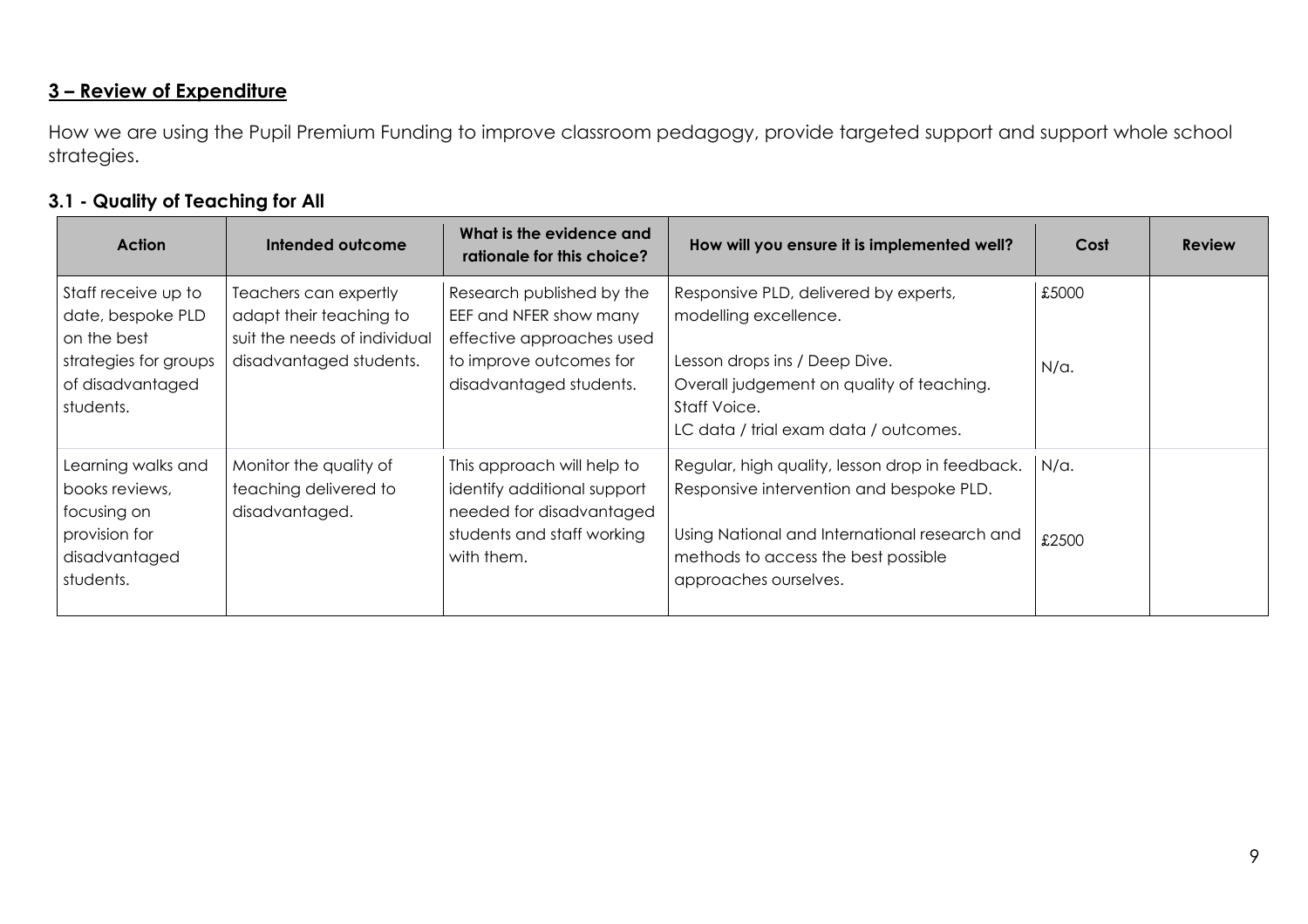| <b>Action</b>                                                      | Intended outcome                                                                                                              | What is the evidence and<br>rationale for this choice?                                                                                                 | How will you ensure it is implemented well?                                                                                                                                                                                                                        | Cost            | <b>Review</b> |
|--------------------------------------------------------------------|-------------------------------------------------------------------------------------------------------------------------------|--------------------------------------------------------------------------------------------------------------------------------------------------------|--------------------------------------------------------------------------------------------------------------------------------------------------------------------------------------------------------------------------------------------------------------------|-----------------|---------------|
| <b>Embed the Reading</b><br>Strategy, in lessons<br>and beyond     | Improve life chances and<br>foster a love of reading by<br>increasing reading ages<br>and engagement with<br>reading.         | Research has shown the<br>literacy agenda is a key<br>driving factor in raising the<br>attainment of<br>disadvantaged students.                        | Continuation of TLR3 for Whole School Reading<br>Co-ordination.<br>Precise Reading Action Plan.<br>Bespoke PLD.<br>Highly impactful interventions.<br>Lesson drop ins / Deep Dives.<br>Regular, personalised feedback for staff.<br>Student Voice.<br>Staff Voice. | £2800<br>£10000 |               |
| <b>Embed the Oracy</b><br>Strategies in all<br>classrooms.         | Empower students by<br>improving their confidence<br>and their ability to engage<br>positively with the world<br>around them. | Research has shown the<br>literacy agenda is a key<br>driving factor in raising the<br>attainment of<br>disadvantaged students.                        | Appoint a TLR 3 Development role focused on<br>Oracy.<br>Precise Oracy Action Plan.<br>Bespoke PLD.<br>Investment in Learning scores over time will<br>increase.<br>Student voice.<br>Staff voice.<br>Lesson drop ins / Deep Dives.                                | £2800<br>£10000 |               |
| Embed an effective<br>assessment marking<br>and feedback<br>policy | To promote progress over<br>time and close Pupil<br>Premium gaps.                                                             | Evidence from the<br><b>Education Endowment</b><br>Foundation (EEF) toolkit<br>shows effective feedback<br>has the highest impact<br>relative to cost. | Coherent policy across the Trust.<br>Effective training for staff.<br>Regular sharing of good practice.<br>Regular QA.                                                                                                                                             | $N/\alpha$ .    |               |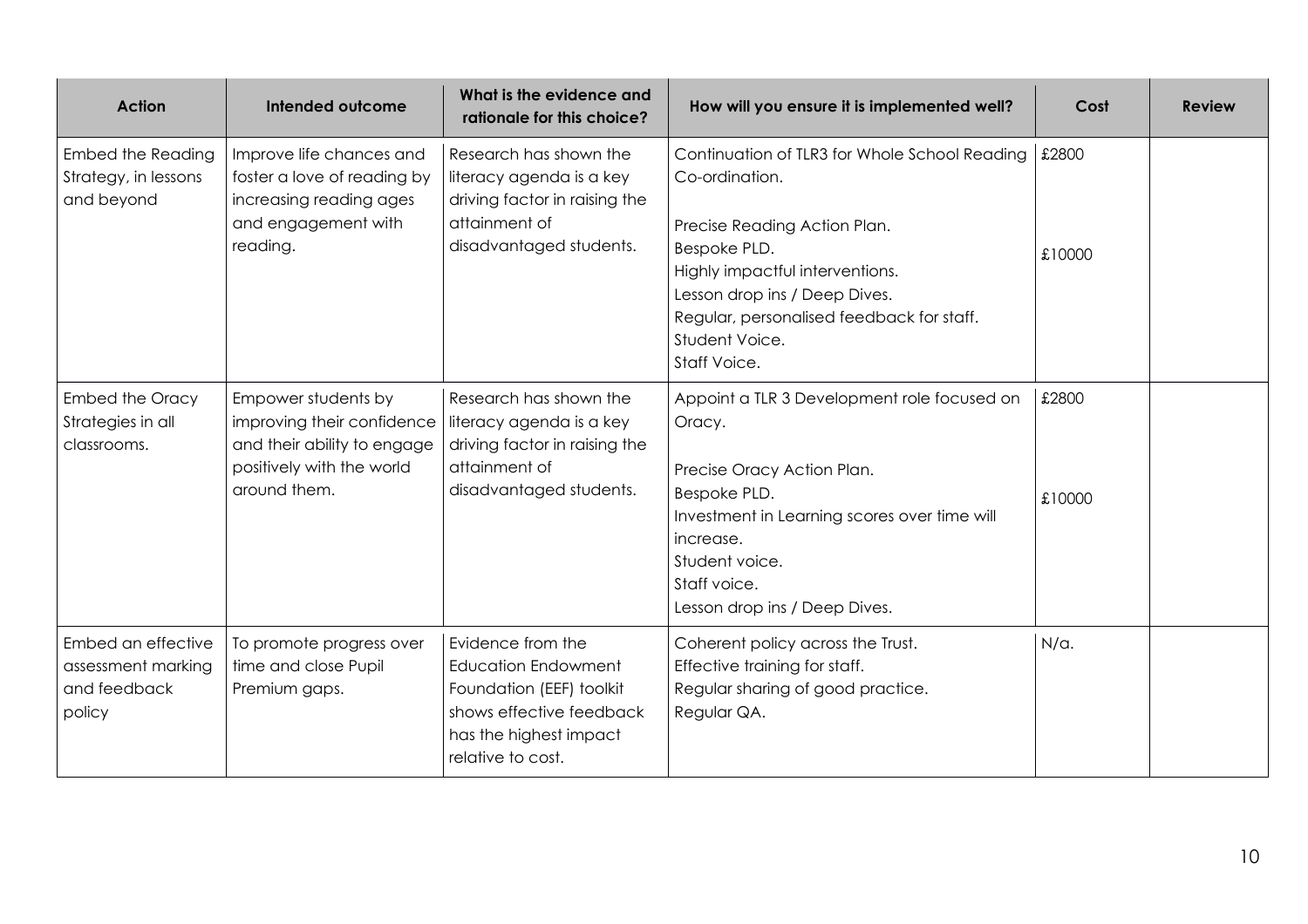| <b>Action</b>                                                                                                                                   | <b>Intended outcome</b>                                                                                                                                                           | What is the evidence and<br>rationale for this choice?                                                                                                                                                                                                                                                    | How will you ensure it is implemented well?                                                                                                                                                                                                                                                                                                                | Cost         | <b>Review</b> |
|-------------------------------------------------------------------------------------------------------------------------------------------------|-----------------------------------------------------------------------------------------------------------------------------------------------------------------------------------|-----------------------------------------------------------------------------------------------------------------------------------------------------------------------------------------------------------------------------------------------------------------------------------------------------------|------------------------------------------------------------------------------------------------------------------------------------------------------------------------------------------------------------------------------------------------------------------------------------------------------------------------------------------------------------|--------------|---------------|
| Continue to<br>develop pedagogy<br>and practice for<br>effective wave 1<br>teaching, learning<br>and assessment to<br>promote progress.         | To ensure the quality of<br>teaching provision is<br>exceptional for all.                                                                                                         | National Foundation for<br><b>Educational Research</b><br>(NFER) analysis found that<br>schools that are more<br>successful in promoting high<br>attainment, promote high<br>quality teaching for all and<br>that poor quality teaching<br>has a disproportionate<br>effect on disadvantaged<br>students. | Bespoke, personalised, timely PLD.<br>Department approaches to improving<br>pedagogical content knowledge.<br>Lesson drops ins / Deep Dives.<br>Overall judgement on quality of teaching.<br>Staff Voice.<br>Student Voice.<br>LC data / trial exam data / outcomes.                                                                                       | $N/\alpha$ . |               |
| Period 4 Achieve<br>Provision.                                                                                                                  | Additional lesson each<br>day for Y11 students, with<br>department teachers,<br>focused on key curriculum<br>areas.                                                               | Students benefit from<br>additional support on top of<br>timetabled lessons with<br>resources and<br>knowledgeable staff.                                                                                                                                                                                 | Whole year group priority.<br>Attendance monitored closely.<br>Lesson drop ins.<br>Department level review of curriculum<br>provision.<br>Student Voice.                                                                                                                                                                                                   | $N/\alpha$ . |               |
| Embed, with 100%<br>consistency,<br>behaviour systems<br>and processes to<br>reduce low level<br>disruption and<br>secure academy<br>standards. | Improve school culture<br>and reduce low level<br>disruption. Focus young<br>people on learning and<br>progress, ensuring they are<br>prepared for, and invested<br>in, learning. | In successful schools there is<br>a strong commitment to<br>doing everything possible to<br>remove barriers that hinder<br>a student's development,<br>(e.g., attendance and<br>behaviour).                                                                                                               | Embed a positive behaviour and rewards<br>policy across the school.<br>Deliver high quality training to the Pastoral<br>team and monitor performance.<br>Ensure provision for individual EHCP, SEND and<br>vulnerable students is in place to support their<br>needs in terms of Individual Education Plans<br>(IEPs) and bespoke interventions / support. | £5000        |               |
| Embed the effective<br>use of Satchel One.                                                                                                      | Engage all students in<br>home learning.                                                                                                                                          | Home learning has been<br>shown to have a significant<br>impact on pupil outcomes                                                                                                                                                                                                                         | Regular monitoring and review, at teacher /<br>department level.<br>Student Voice / Parent Voice.                                                                                                                                                                                                                                                          | £7500        |               |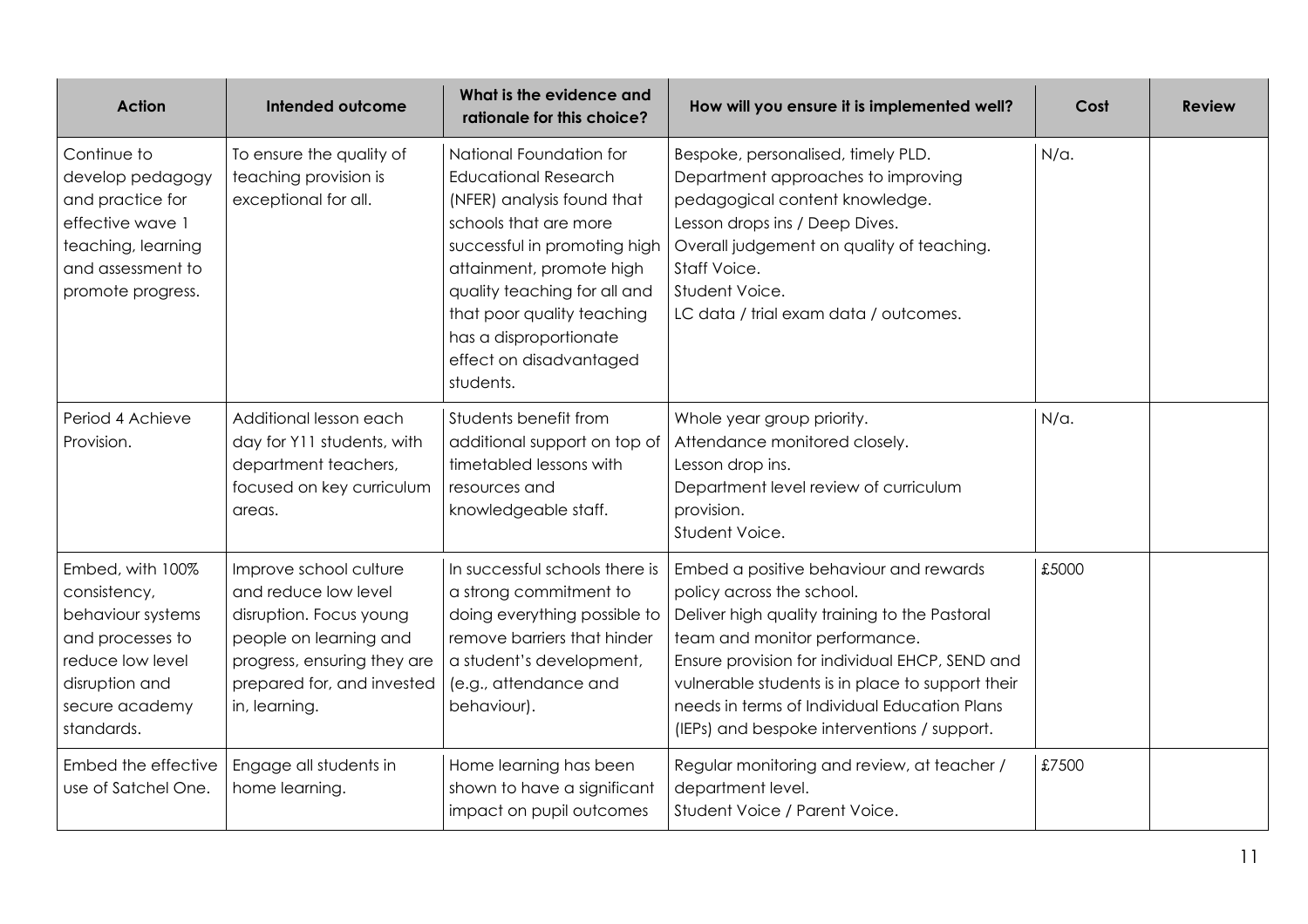| <b>Action</b>                                                                                                                  | Intended outcome                                                                                                                                                                           | What is the evidence and<br>rationale for this choice?                                  | How will you ensure it is implemented well?                                                                                                                                                    | Cost  | <b>Review</b> |
|--------------------------------------------------------------------------------------------------------------------------------|--------------------------------------------------------------------------------------------------------------------------------------------------------------------------------------------|-----------------------------------------------------------------------------------------|------------------------------------------------------------------------------------------------------------------------------------------------------------------------------------------------|-------|---------------|
| Enhance the use of<br>Hegarty Maths in the<br>numeracy<br>curriculum as an<br>effective teaching<br>tool for home<br>learning. | Improve students'<br>confidence with maths<br>and enable them to<br>access quality teaching<br>and learning tool,<br>anywhere, in turn<br>improving submission rates<br>of Maths homework. | Home learning has been<br>shown to have a significant<br>impact on student<br>outcomes. | Check of usage for the academy compared<br>to school's nationally on a regular basis.<br>Weekly year group leader boards.<br>Student voice / Parent Voice.<br>LC data / trial exam / outcomes. | £5000 |               |
| Introduce the use of<br>Tassomi in Science,<br>Maths and English.                                                              | Improve students'<br>confidence in Science,<br>Maths and English to<br>enable them to access<br>quality teaching and<br>learning tool from<br>anywhere.                                    | Home learning has been<br>shown to have a significant<br>impact on student<br>outcomes. | Check of usage for the academy compared<br>to school nationally half termly.<br>Tracking and monitoring of use.<br>Parental engagement.<br>Competitions.<br>LC data / Trial Exams / Outcomes.  | £2790 |               |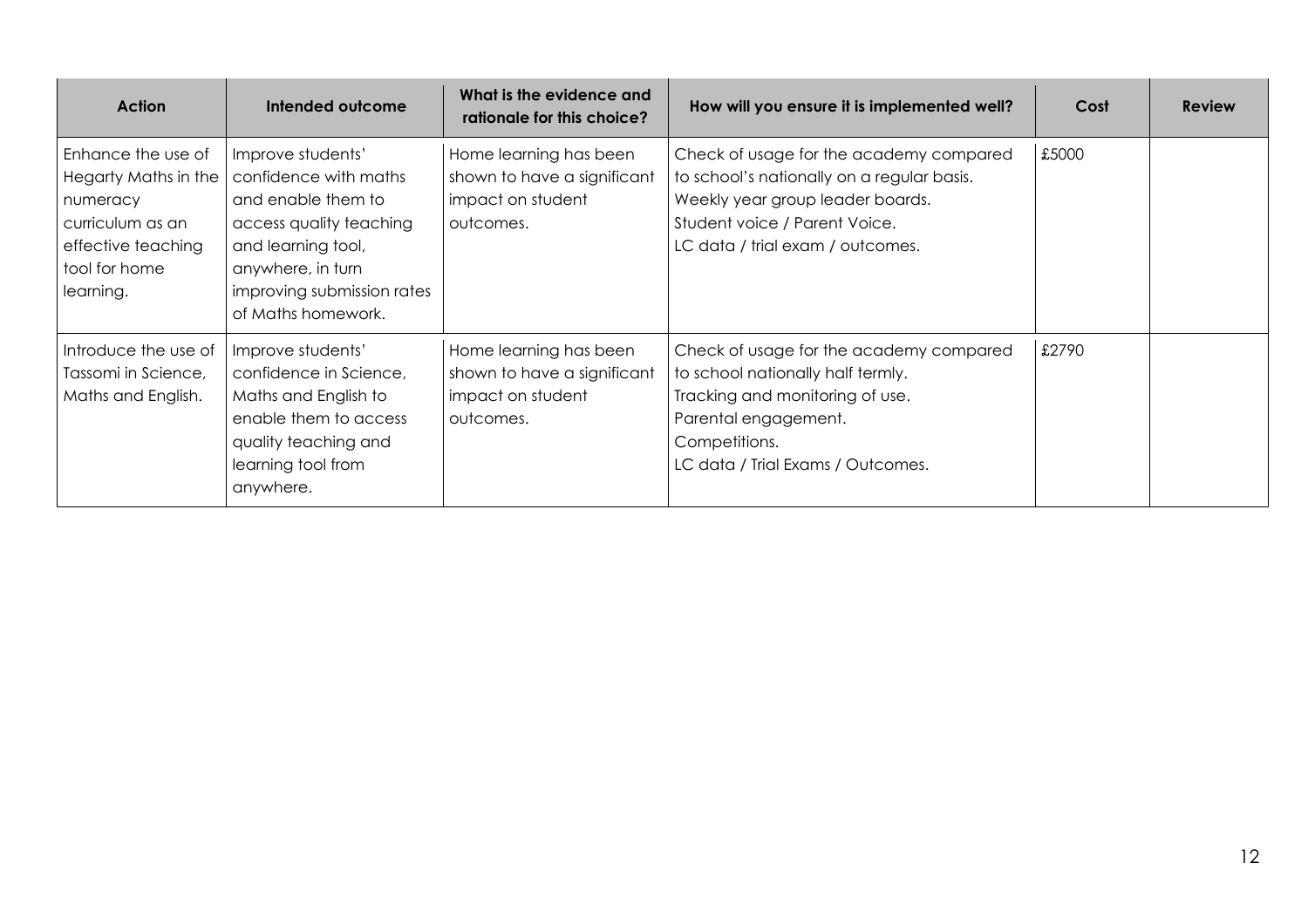# **3.2 - Targeted Support**

| <b>Action</b>                                                         | Intended outcome                                                                                                                                          | What is the evidence and rationale for<br>this choice?                                                                                                                                | How will you ensure it is<br>implemented well?                                                                                                                                                                                 | Cost   | <b>Review</b> |
|-----------------------------------------------------------------------|-----------------------------------------------------------------------------------------------------------------------------------------------------------|---------------------------------------------------------------------------------------------------------------------------------------------------------------------------------------|--------------------------------------------------------------------------------------------------------------------------------------------------------------------------------------------------------------------------------|--------|---------------|
| Flexibility for<br>bespoke, small<br>group provision<br>at KS4.       | To improve life chances for<br>students by improving outcomes<br>at KS4.                                                                                  | Research published by the EEF and<br>NFER show many effective approaches<br>used to improve outcomes for<br>disadvantaged students.                                                   | Senior VP oversight of CLFP.<br>RAP meetings, with rapid<br>response to student needs.                                                                                                                                         | £35000 |               |
| Smaller class<br>sizes in English &<br>Maths                          | To improve life chances for<br>students by improving progress at<br>KS3 and outcomes at KS4.                                                              | Research published by the EEF and<br>NFER show many effective approaches<br>used to improve outcomes for<br>disadvantaged students.                                                   | Senior VP oversight of CLFP.<br>Data analysis, with rapid<br>response to student needs.                                                                                                                                        | £15000 |               |
| Primary MFL<br>Provision                                              | To promote interest, leading to<br>better investment in, and later<br>high take up for, MFL (at KS4).                                                     | We want to improve life chances and<br>facilitate social mobility by ensuring a<br>high proportion of our students engage<br>with, and later study, MFL, at GCSE.                     | Subject Leader overview of<br>provision.<br>Drop Ins.<br>KS3 linL.<br>Y9 Options Process.<br>Student Voice / Parent<br>Voice.                                                                                                  | £9000  |               |
| Monitoring<br>system for Pupil<br>Premium<br>students<br>established. | To provide bespoke, context<br>specific support, within the<br>classroom, and beyond, for all PP<br>students, based on their individual<br>circumstances. | In successful schools there is a strong<br>commitment to doing everything<br>possible to remove barriers that hinder<br>a student's development, (e.g.,<br>attendance and behaviour). | Monitoring system agreed by<br>SLT.<br>Training for all staff regarding<br>expectations for monitoring.<br>Pastoral wrap around<br>support from SWM/SALs/Form<br>Tutors.<br>Lesson drop ins.<br>Staff Voice.<br>Student Voice. | £5000  |               |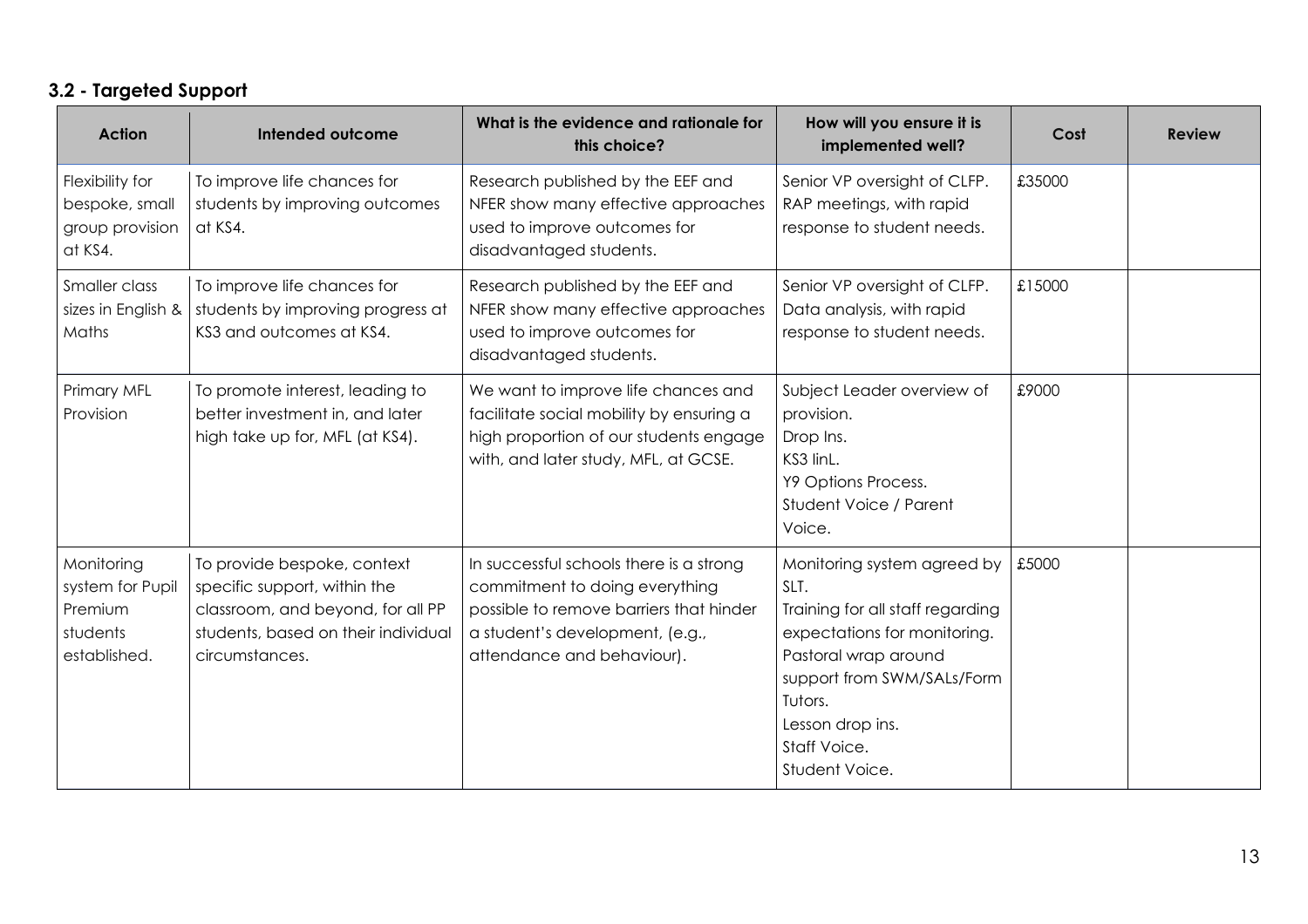| <b>Action</b>                                                               | Intended outcome                                                                                                                                                                                                                                                                                | What is the evidence and rationale for<br>this choice?                                                                                                                                                                                                                                                                                                                                                             | How will you ensure it is<br>implemented well?                                                                                                                                                                                                                                                                                                  | Cost                                                  | <b>Review</b> |
|-----------------------------------------------------------------------------|-------------------------------------------------------------------------------------------------------------------------------------------------------------------------------------------------------------------------------------------------------------------------------------------------|--------------------------------------------------------------------------------------------------------------------------------------------------------------------------------------------------------------------------------------------------------------------------------------------------------------------------------------------------------------------------------------------------------------------|-------------------------------------------------------------------------------------------------------------------------------------------------------------------------------------------------------------------------------------------------------------------------------------------------------------------------------------------------|-------------------------------------------------------|---------------|
| Improve<br>literacy and<br>numeracy skills<br>of students in<br>Key Stage 3 | To improve literacy skills of<br>students so that they can access<br>the curriculum.<br>To ensure students transitioning<br>from Primary who are behind their<br>peers catch up quickly.<br>All students are literate on leaving<br>the Academy giving them the<br>best opportunity to succeed. | Evidence from the EEF toolkit shows that<br>metacognition and self-regulation<br>strategies have high impact for low<br>cost. Moreover, oral language<br>interventions and reading<br>comprehension have moderate impact<br>on learning for low cost. The OFSTED<br>update report of 2014 showed that the<br>most successful schools ensure that<br>students catch up with the basics of<br>literacy and numeracy. | <b>NGRT Reading tests</b><br>throughout KS3 inform<br>teachers in lessons and<br>interventions beyond the<br>classroom.<br>The Step Up provision has a<br>precise Curriculum Intent<br>and programme of aims,<br>working collaboratively with<br>the SEND team, as well as<br>Humanities.<br>Bespoke interventions with<br>teaching assistants. | £4000<br>£10626                                       |               |
| Alternative<br>provision in the<br>Academy                                  | Improved outcomes for students<br>where there is a risk of significant<br>underachievement.<br>Improved attendance of students<br>and their Investment in Learning.                                                                                                                             | Investing in these students within a<br>specialist onsite external provision will<br>give them the change of environment<br>and alternative, bespoke curriculum<br>they need short term to support them to<br>make the best progress and integrate<br>into mainstream provisions when<br>deemed appropriate.                                                                                                       | These interventions will be<br>constantly reviewed to<br>ensure their continued<br>effectiveness and modified if<br>necessary.<br>QA.<br>Student Voice.<br>Staff Voice.                                                                                                                                                                         | College<br>places<br>£24000<br>Bridge / Hub<br>£25000 |               |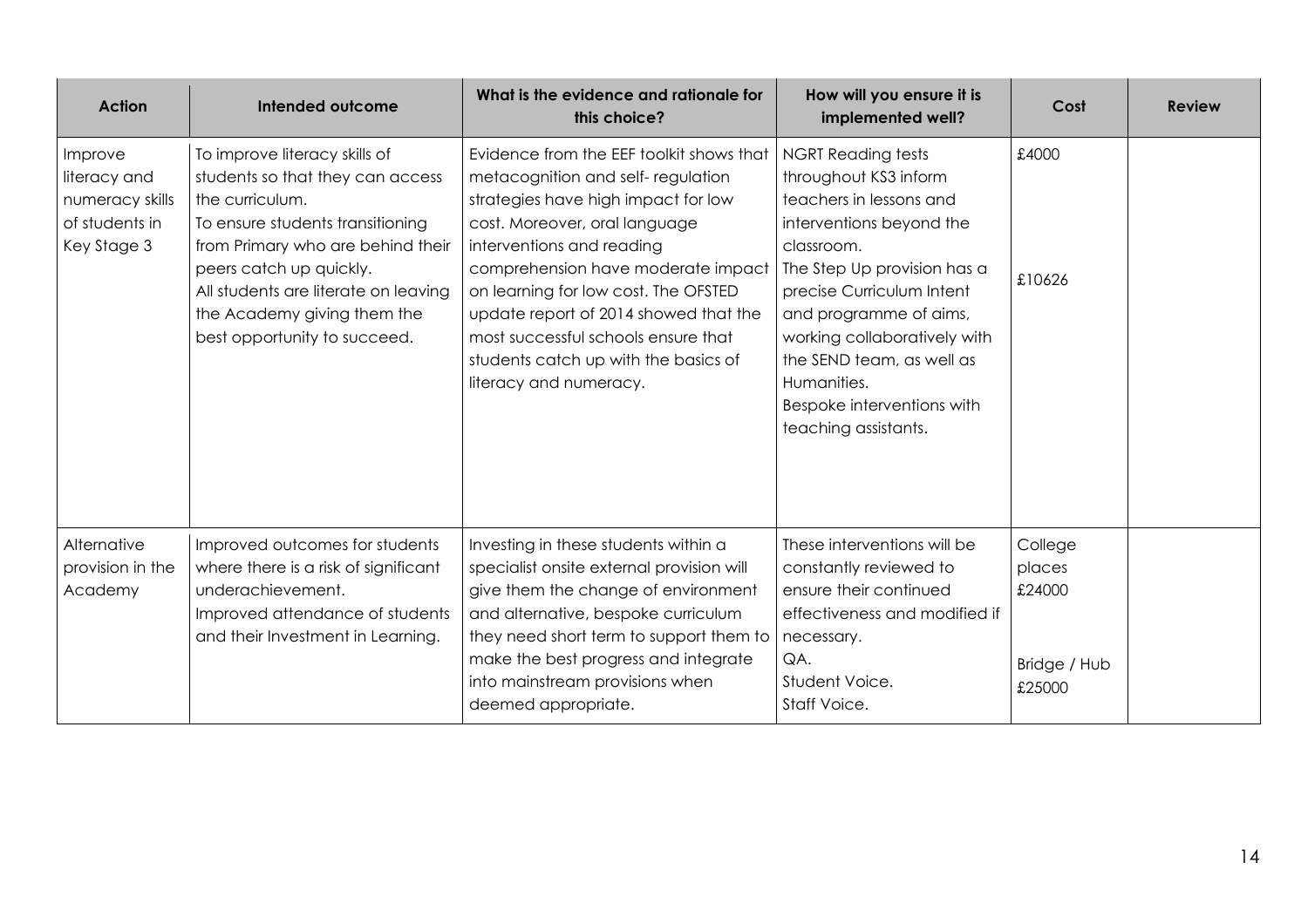| <b>Action</b>    | Intended outcome                   | What is the evidence and rationale for<br>this choice? | How will you ensure it is<br>implemented well? | Cost   | <b>Review</b> |
|------------------|------------------------------------|--------------------------------------------------------|------------------------------------------------|--------|---------------|
| Identify         | To increase the percentage of      | NFER findings show that more successful                | Detailed tracking throughout                   | £10000 |               |
| underperformin   | students achieving Basics at       | schools use data to identify learning                  | KS4 of cross over and                          |        |               |
| g pupils         | Grade 4+, 5+ and 7+ in KS4.        | needs at every opportunity. All students               | vulnerable group                               |        |               |
| through the      | To ensure students have the skills | are required to achieve grade 5+ in                    | performance.                                   |        |               |
| RAP process      | required to access all other areas | English and Maths or they will be                      | Targeted interventions during                  |        |               |
| and target       | of the curriculum and prepare      | required to re-sit at Post 16. English and             | lesson, compulsory Period 4,                   |        |               |
| interventions,   | them for life-long learning.       | Maths skills give access to courses at                 | Tutor Time Achieve and                         |        |               |
| particularly for | To increase parental involvement   | Post 16. Evidence indicates those                      | holiday / weekend                              |        |               |
| Pupil Premium    | in preparing students for exams.   | receiving good parental support                        | interventions.                                 |        |               |
| students.        |                                    | perform better.                                        | Provide study support                          |        |               |
|                  |                                    |                                                        | materials, at regular intervals,               |        |               |
|                  |                                    |                                                        | prior to trial examinations.                   |        |               |
|                  |                                    |                                                        | Regular support for                            |        |               |
|                  |                                    |                                                        | parents/carers at information                  |        |               |
|                  |                                    |                                                        | and parents' evenings.                         |        |               |
|                  |                                    |                                                        | Live trials in Core, and                       |        |               |
|                  |                                    |                                                        | EBACC, prior to trial exams to                 |        |               |
|                  |                                    |                                                        | build confidence and                           |        |               |
|                  |                                    |                                                        | resilience.                                    |        |               |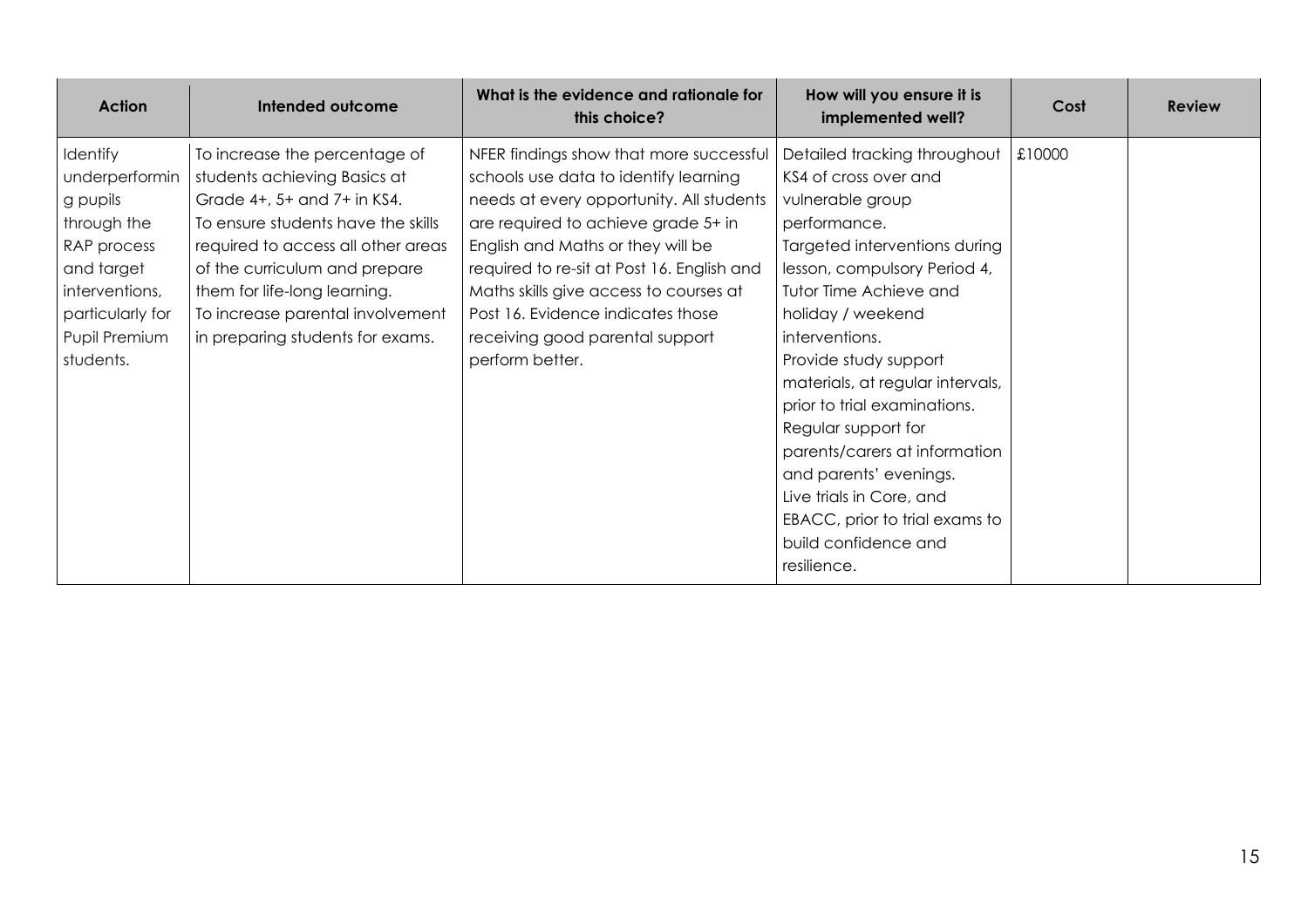| <b>Action</b>                                                       | Intended outcome                                                                                                                                                                                                                                                                                                                               | What is the evidence and rationale for<br>this choice?                                                                                                            | How will you ensure it is<br>implemented well?                                                                                                                                                                                                                                                                                                                                                                                                                                                                                                                  | Cost           | <b>Review</b> |
|---------------------------------------------------------------------|------------------------------------------------------------------------------------------------------------------------------------------------------------------------------------------------------------------------------------------------------------------------------------------------------------------------------------------------|-------------------------------------------------------------------------------------------------------------------------------------------------------------------|-----------------------------------------------------------------------------------------------------------------------------------------------------------------------------------------------------------------------------------------------------------------------------------------------------------------------------------------------------------------------------------------------------------------------------------------------------------------------------------------------------------------------------------------------------------------|----------------|---------------|
| Track higher<br>prior attaining<br>students from<br>KS2 rigorously. | To improve the Investment in<br>Learning scores of HAS.<br>To ensure students access higher<br>grades across all subject areas<br>and know what they need to do<br>to improve.<br>To increase the Progress 8 and<br>Attainment 8 of higher ability<br>students across the school,<br>particularly those eligible for Pupil<br>Premium funding. | OfSTED update report of findings across<br>the country shows a lack of support for<br>KS3 higher ability students, leading to<br>underperformance at Key Stage 4. | Appoint a TLR 3<br>Development role focused<br>on HA students.<br>Detailed tracking, from KS3,<br>by SLT/SALs of the<br>performance of higher ability<br>students and subgroups<br>within this category e.g. High<br>Attaining Students (HAS) and<br>PP; HAS and SEND; HAS and<br>boys.<br>Bespoke PLD delivered by<br>experts modelling<br>excellence.<br>Focus on stretch and<br>challenge in the classroom,<br>for example using<br>assessment objectives to<br>focus students on accessing<br>higher grades.<br>Raise aspirations through<br>quality CEIAG. | £2800<br>£5000 |               |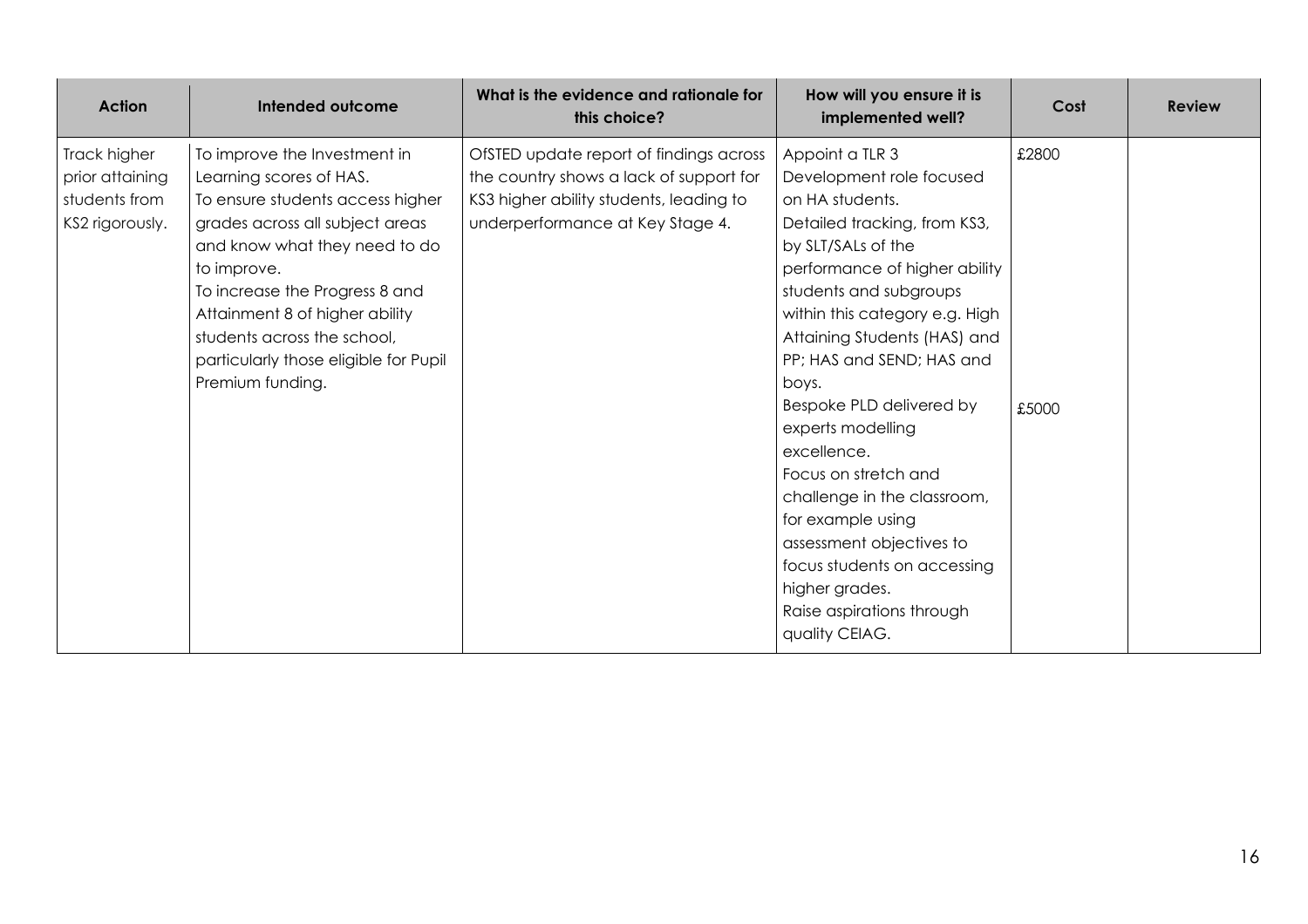| <b>Action</b>                                                                                                                                                       | Intended outcome                                                                                                                                                                                                                               | What is the evidence and rationale for<br>this choice?                                                                                                                                             | How will you ensure it is<br>implemented well?                                                                                                                                                                                                  | Cost  | <b>Review</b> |
|---------------------------------------------------------------------------------------------------------------------------------------------------------------------|------------------------------------------------------------------------------------------------------------------------------------------------------------------------------------------------------------------------------------------------|----------------------------------------------------------------------------------------------------------------------------------------------------------------------------------------------------|-------------------------------------------------------------------------------------------------------------------------------------------------------------------------------------------------------------------------------------------------|-------|---------------|
| Tutor Time<br>Provision                                                                                                                                             | To improve school culture and<br>aspirations for all.<br>To ensure that disadvantaged<br>students are provided with a<br>toolkit for successful learning at<br>Key Stage 4.<br>To support students' revision and<br>consolidation of learning. | EEF toolkit shows that the development<br>of metacognition and self-regulation<br>skills has a high impact on learning for a<br>low cost.                                                          | Ensure Tutor Time (Y7-10, and<br>Y11) has a clear, robust<br>strategy.<br>Embedding the use of<br>Character Education.<br>Embedding the use of Votes<br>for School.<br>Student Voice.<br>Tutor Drop Ins.<br>Bespoke Achieve Folders for<br>Y11. | £5000 |               |
| LAC students in<br>KS4 receive<br>vouchers for 1-<br>to-1 tuition                                                                                                   | LAC attainment gap to national<br>reduced.                                                                                                                                                                                                     | 1-to-1 tuition has been shown to have a<br>significant impact on student<br>attainment.                                                                                                            | Regular reporting on LAC<br>progress.<br>Review of 1 to 1 tuition.<br>Student Voice.<br>LC data / Trial Exams /<br>Outcomes.                                                                                                                    | £2500 |               |
| Rise-and-Read<br>Intervention:<br>Pupil Premium<br>students below<br>chronological<br>reading age<br>invited to read<br>on a morning<br>with breakfast<br>provided. | Raise student reading ages and<br>develop more confident readers<br>who eat a substantial breakfast in<br>a safe environment.                                                                                                                  | Research shows raising the literacy skills<br>of students results in improved<br>outcomes. Also, students from low-<br>income families perform better, in<br>school, when provided with breakfast. | Students identified and<br>invited.<br>Parental Engagement.<br>Breakfast arrangements in<br>place.<br>Student Voice.<br>NGRT Testing.                                                                                                           | £5000 |               |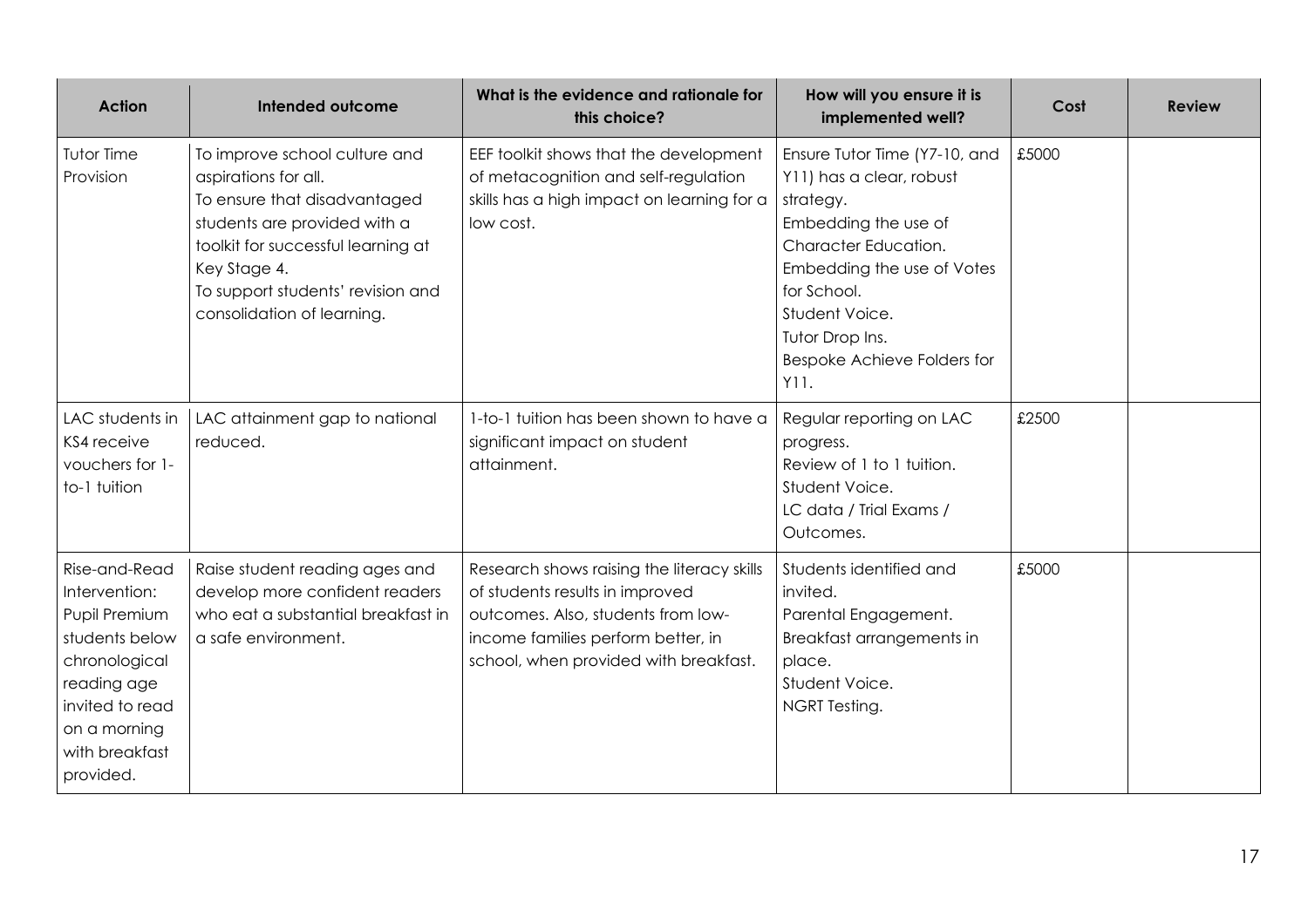| <b>Action</b>                          | Intended outcome                                                         | What is the evidence and rationale for<br>this choice?                                                                                             | How will you ensure it is<br>implemented well?                  | Cost  | <b>Review</b> |
|----------------------------------------|--------------------------------------------------------------------------|----------------------------------------------------------------------------------------------------------------------------------------------------|-----------------------------------------------------------------|-------|---------------|
| Pre-Achieve<br>Breakfast<br>Provision. | for trial exams / exams with a<br>good morning routine and<br>nutrition. | Disadvantaged students prepared   Research shows students from low-<br>income families perform better, in<br>school, when provided with breakfast. | Attendance monitored<br>closely.<br>High quality food arranged. | £5000 |               |

# **3.3 - Other Approaches**

| <b>Action</b>                                  | Intended outcome                                                                                      | What is the evidence and rationale<br>for this choice?                               | How will you ensure it is<br>implemented well?                                                                                                     | Cost   | <b>Review</b> |
|------------------------------------------------|-------------------------------------------------------------------------------------------------------|--------------------------------------------------------------------------------------|----------------------------------------------------------------------------------------------------------------------------------------------------|--------|---------------|
| Review of<br>internet /<br>computer<br>access. | Ensure Pupil Premium students have IT access<br>for homework, GCSE Pod, Tassomi and Hegarty<br>Maths. | Home learning has been shown to<br>have a significant impact on student<br>outcomes. | In Term One review to<br>take place.<br>Consideration of the<br>needs: WIFI / devices.<br>Training for students on<br>devices that can be<br>used. | £10000 |               |
|                                                |                                                                                                       |                                                                                      | Training for parents on<br>devices that can be<br>used.                                                                                            |        |               |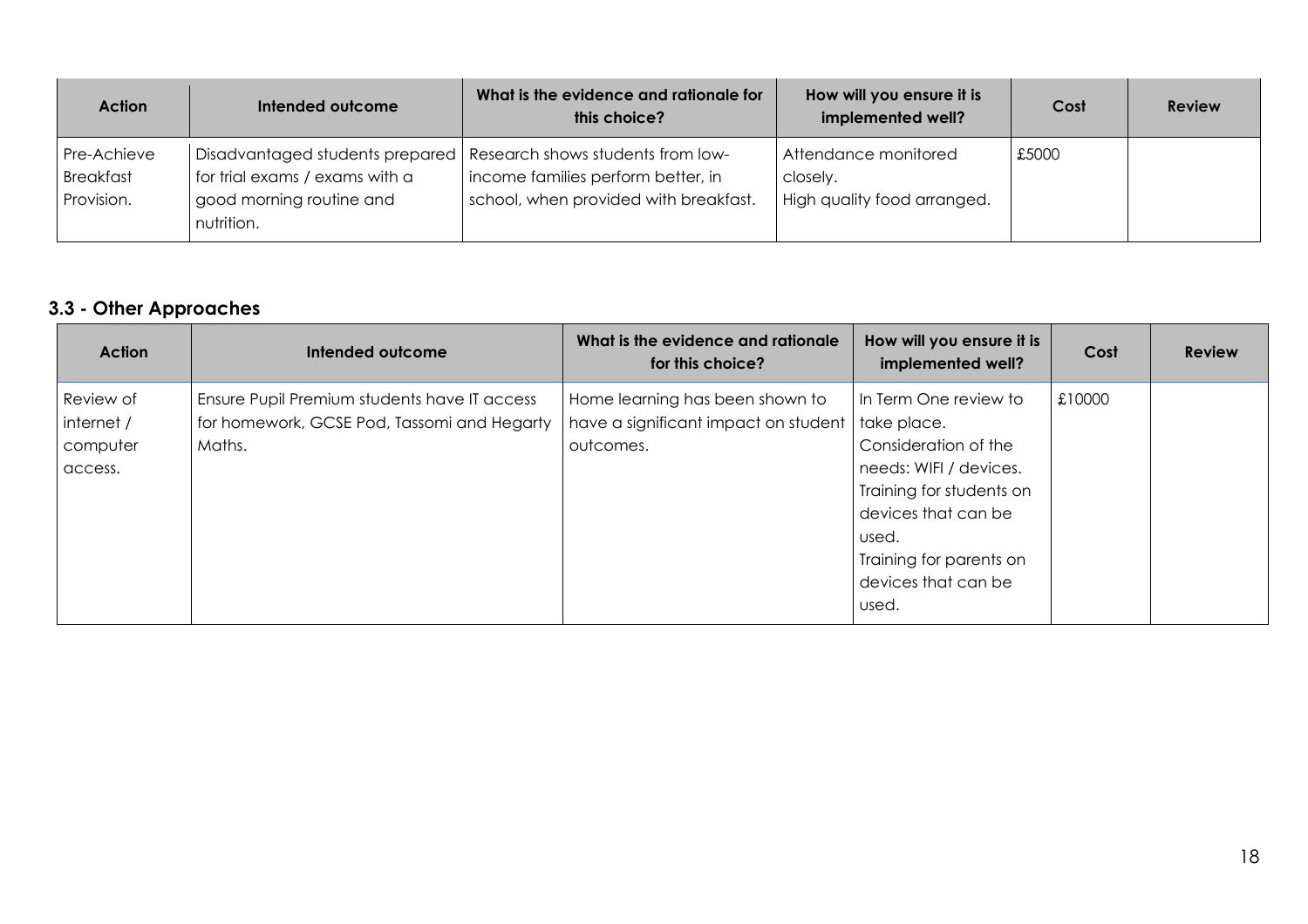| <b>Action</b>                                                               | Intended outcome                                                                                                                                     | What is the evidence and rationale<br>for this choice?                                                                                                                                                                | How will you ensure it is<br>implemented well?                                                                                                                                                                                                                                                                                                                                                                                                                                                                                                            | Cost  | <b>Review</b> |
|-----------------------------------------------------------------------------|------------------------------------------------------------------------------------------------------------------------------------------------------|-----------------------------------------------------------------------------------------------------------------------------------------------------------------------------------------------------------------------|-----------------------------------------------------------------------------------------------------------------------------------------------------------------------------------------------------------------------------------------------------------------------------------------------------------------------------------------------------------------------------------------------------------------------------------------------------------------------------------------------------------------------------------------------------------|-------|---------------|
| Secure and<br>effective<br>attendance<br>and punctuality<br>policy in place | To improve attendance across the Academy<br>with a focus on PP and SEND students. To<br>ensure that students are present to enable<br>them to learn. | The DfE stated that one of the most<br>effective ways to improve<br>achievement is by improving<br>attendance because even the best<br>teachers struggle to raise attainment<br>of students who are regularly absent. | Daily tracking of<br>attendance across the<br>Academy, les by NST<br>$(VP)$ .<br>Daily attendance bus to<br>go out and collect<br>identified students to<br>bring them into school.<br>Pro-active, flexible<br>action plan and early<br>intervention to target<br>groups of students who<br>are below national<br>attendance.<br>Focus on reducing PA to<br>below national.<br>Link attendance to<br>rewards and<br>celebrations, giving it a<br>high profile.<br>Regular contact with<br>parents, use of key<br>workers, CAMHS and<br>safeguarding lead. | £7500 |               |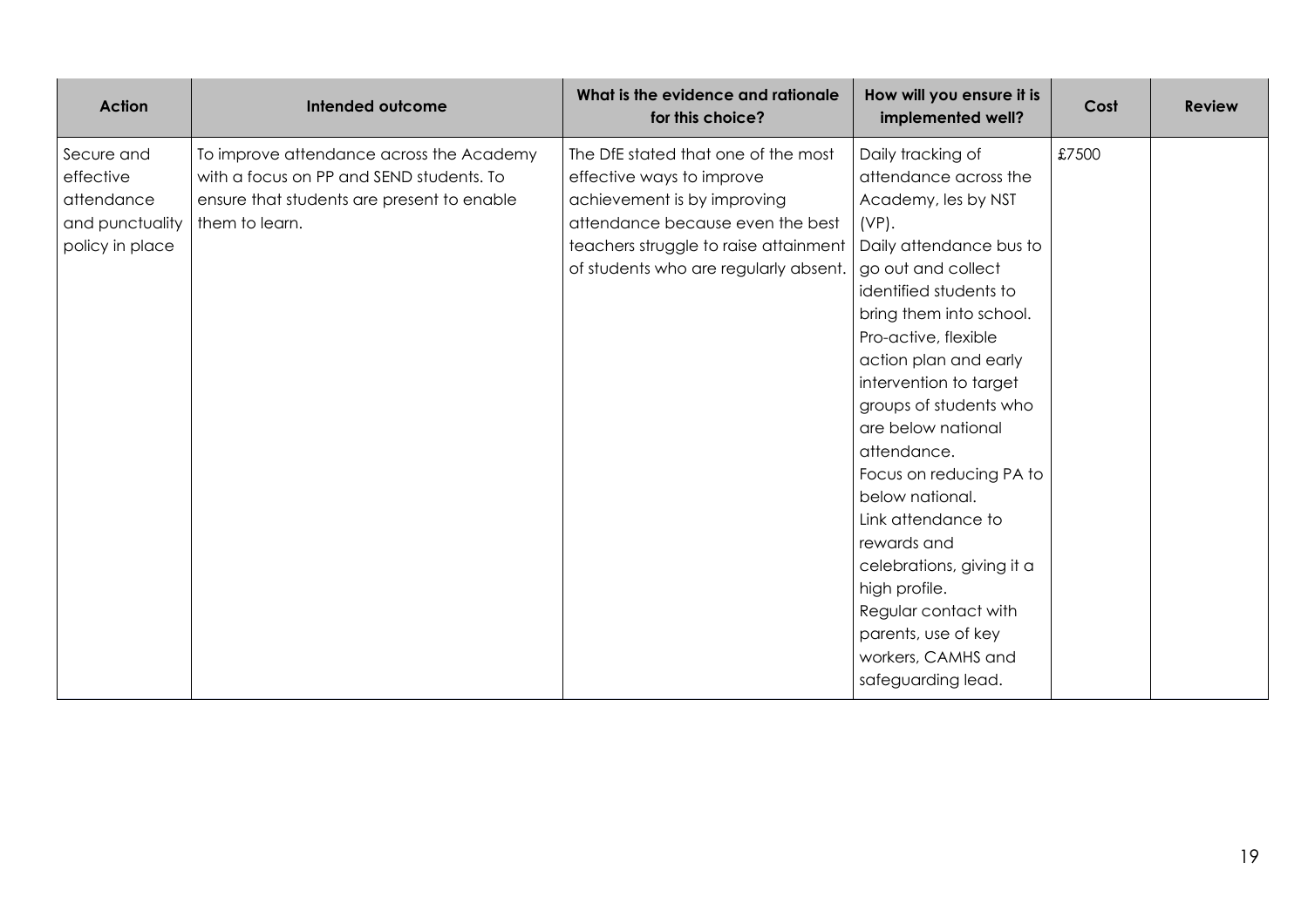| <b>Action</b>                                                                                                                                                       | Intended outcome                                                                                                 | What is the evidence and rationale<br>for this choice?                                                                                                                   | How will you ensure it is<br>implemented well?                                                                                                                                                                                                                                                                                                                                                                                                                                                                         | Cost  | <b>Review</b> |
|---------------------------------------------------------------------------------------------------------------------------------------------------------------------|------------------------------------------------------------------------------------------------------------------|--------------------------------------------------------------------------------------------------------------------------------------------------------------------------|------------------------------------------------------------------------------------------------------------------------------------------------------------------------------------------------------------------------------------------------------------------------------------------------------------------------------------------------------------------------------------------------------------------------------------------------------------------------------------------------------------------------|-------|---------------|
| Monitor<br>attendance<br>and follow up<br>quickly on<br>truancies. First<br>day response<br>provision by<br>personal<br>contact rather<br>than automatic<br>for PP. | Increased attendance rates for students<br>eligible for PP and FSM. Reduced PA rates for<br>PP and FSM students. | Attainment for children cannot be<br>improved if they aren't attending<br>school. NfER briefing for school<br>leaders identifies addressing<br>attendance as a key step. | Communication<br>between attendance<br>officer, safeguarding<br>and pastoral staff about<br>absence issues.<br>Same day calls about<br>attendance progress for<br>target students and<br>reduced timetable<br>integration programme<br>to ensure students<br>attend on a regular<br>basis, building to full<br>timetable.<br>Letters about<br>attendance to<br>parents/guardians.<br>Visit PA students at<br>home to discuss<br>attendance with<br>parents/guardian and<br>explore barriers and<br>possible solutions. | £1000 |               |
| Reward<br>students who<br>improve their<br>attendance                                                                                                               | Increased attendance rates for students<br>eligible for PP and FSM. Reduced PA rates for<br>PP and FSM students  | Students will benefit from having<br>good attendance.                                                                                                                    | Analyse the attendance<br>figures to verify impact.                                                                                                                                                                                                                                                                                                                                                                                                                                                                    | £2500 |               |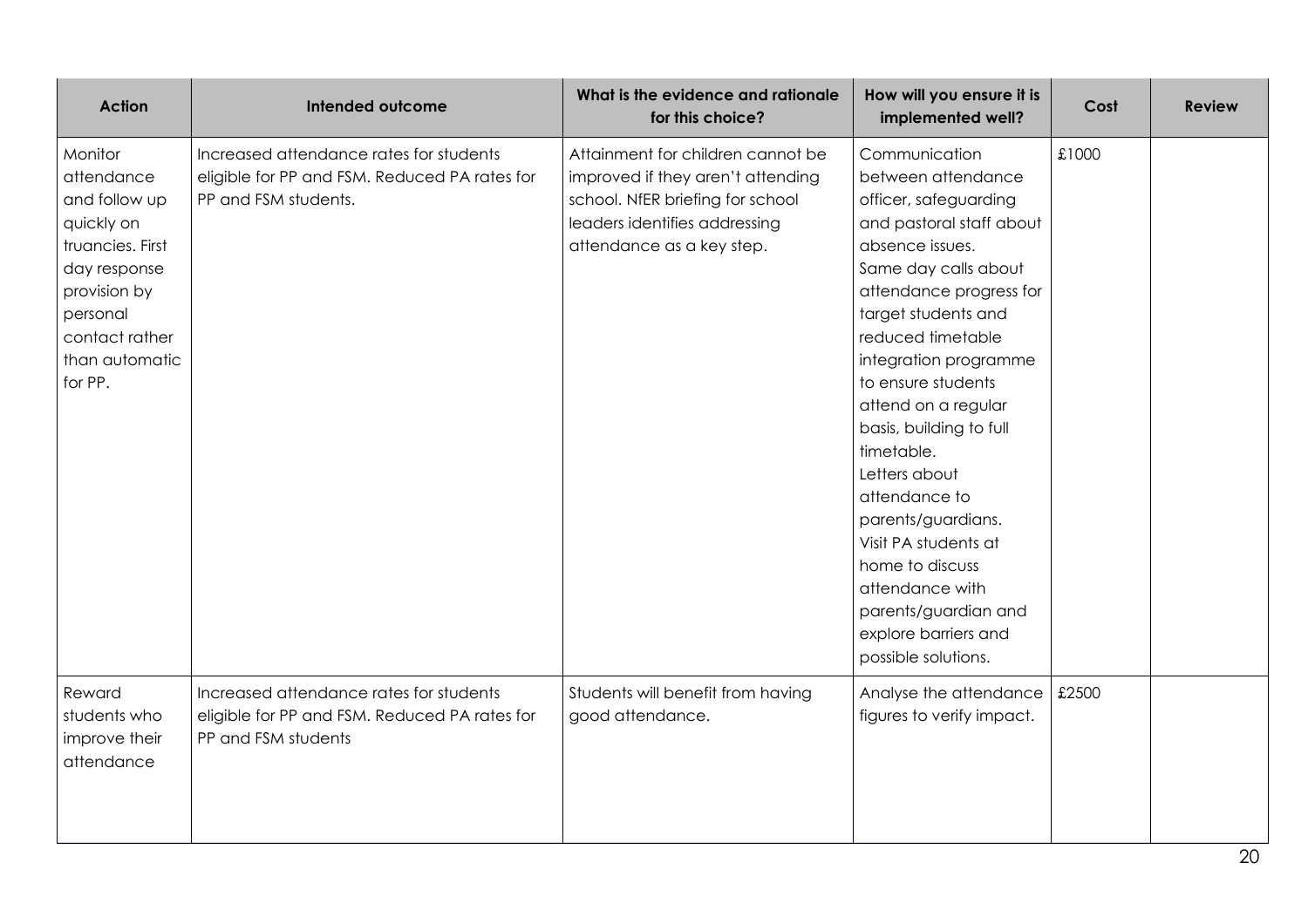| <b>Action</b>                                                                                                                                    | <b>Intended outcome</b>                                                                                          | What is the evidence and rationale<br>for this choice?                                                                                                                   | How will you ensure it is<br>implemented well?                                                                                                                                                                   | Cost         | <b>Review</b> |
|--------------------------------------------------------------------------------------------------------------------------------------------------|------------------------------------------------------------------------------------------------------------------|--------------------------------------------------------------------------------------------------------------------------------------------------------------------------|------------------------------------------------------------------------------------------------------------------------------------------------------------------------------------------------------------------|--------------|---------------|
| Personalised<br>support and<br>mentoring for<br>each PA<br>eligible for PP<br>via attendance<br>support, tutors,<br>student welfare<br>managers. | Increased attendance rates for students<br>eligible for PP and FSM. Reduced PA rates for<br>PP and FSM students. | Attainment for children cannot be<br>improved if they aren't attending<br>school. NfER briefing for school<br>leaders identifies addressing<br>attendance as a key step. | Daily tracking of<br>attendance across the<br>Academy.<br>Communication<br>between attendance<br>officer, safeguarding<br>and pastoral staff about<br>absence issues.<br>Form tutors track<br>attendance weekly. | $N/\alpha$ . |               |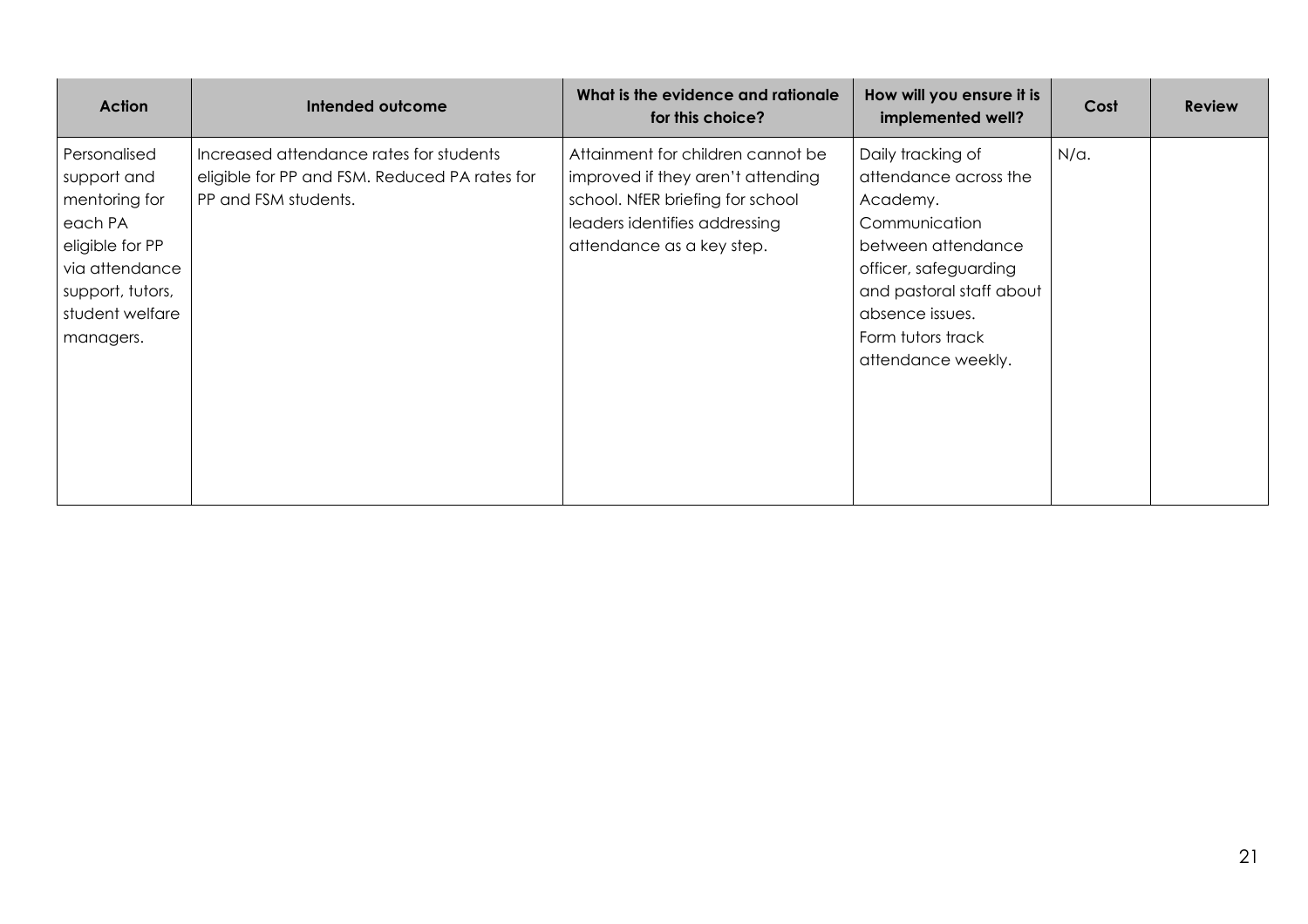| <b>Action</b>                                                                                    | Intended outcome                                                                                                                      | What is the evidence and rationale<br>for this choice?                                                                 | How will you ensure it is<br>implemented well?                                                                                                                                                                                                                                                                                                                                                                     | Cost         | <b>Review</b> |
|--------------------------------------------------------------------------------------------------|---------------------------------------------------------------------------------------------------------------------------------------|------------------------------------------------------------------------------------------------------------------------|--------------------------------------------------------------------------------------------------------------------------------------------------------------------------------------------------------------------------------------------------------------------------------------------------------------------------------------------------------------------------------------------------------------------|--------------|---------------|
| Promote<br>opportunities<br>for students<br>through local<br>business links<br>and universities. | To raise aspiration and participation of students<br>across the Academy.                                                              | Research shows that a low<br>proportion of disadvantaged<br>students access higher ranking<br>universities.            | Links to outside<br>agencies to deliver high<br>quality CEIAG provision<br>to all year groups with<br>the aim of providing at<br>least three high quality<br>interactions per student,<br>per year, in their school<br>career.<br>Targeted high-quality<br>careers interviews for<br>Y11.<br>Disadvantaged students<br>exposed to employers<br>from different sectors,<br>and also university visits<br>and talks. | £15000       |               |
| Votes For<br>Schools<br>launched and<br>delivered<br>through the<br>Tutor Time<br>Programme.     | Improved engagement in current affairs to<br>raise awareness of the wider world, whilst<br>Increasing opportunities to develop Oracy. | The EEF cite Metacognition and Self-<br>regulation as high impact initiatives<br>with relatively low associated costs. | Tutor Time drop ins.<br>Regular, high-quality<br>feedback for tutors.<br>Student Voice.<br>Staff Voice.<br>Monitoring of<br>Investment in Learning<br>scores.                                                                                                                                                                                                                                                      | $N/\alpha$ . |               |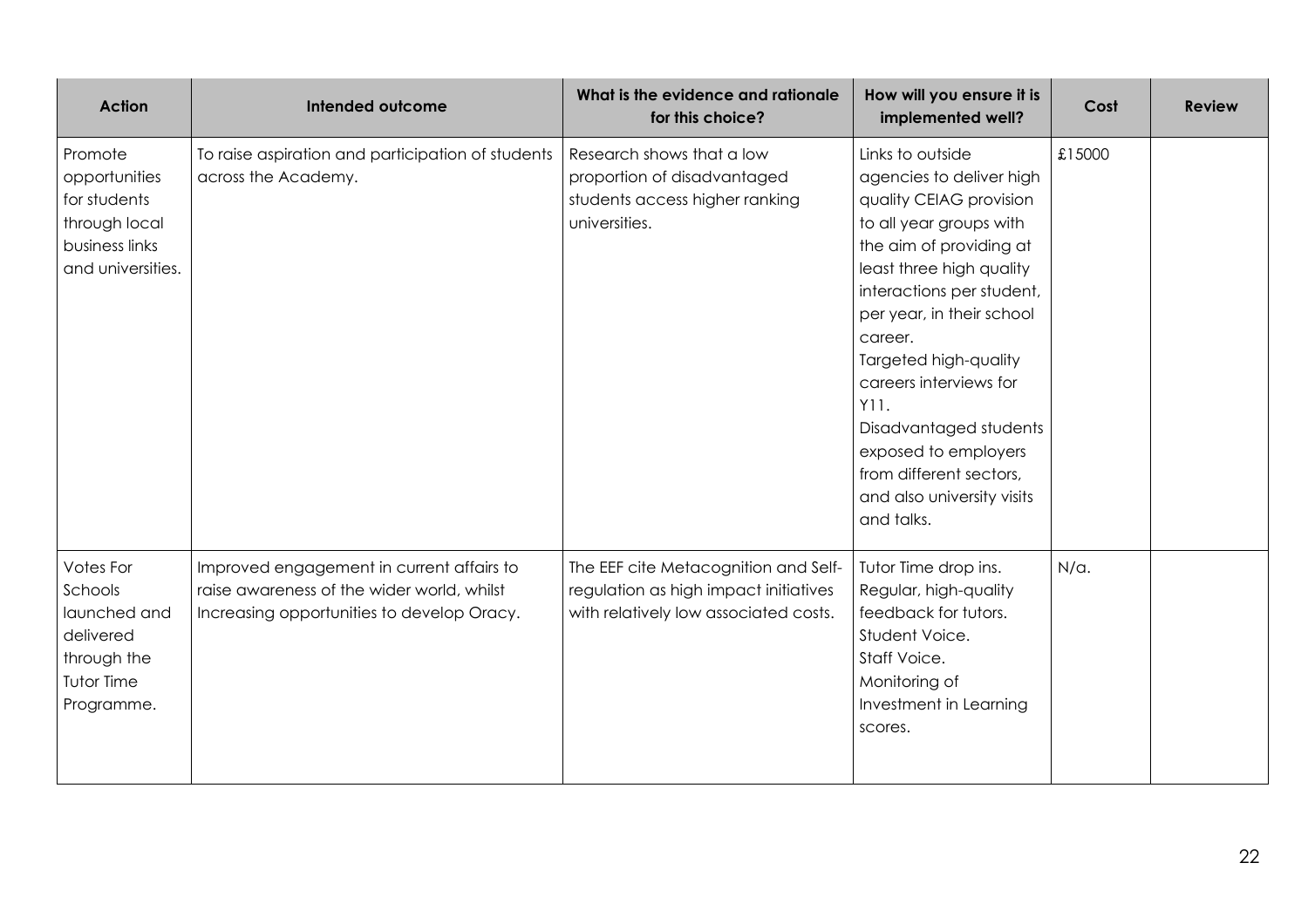| <b>Action</b>                                                                                     | Intended outcome                                                                                                                            | What is the evidence and rationale<br>for this choice?                                                                                                                                                                                   | How will you ensure it is<br>implemented well?                                                                                                                                                                         | Cost   | <b>Review</b> |
|---------------------------------------------------------------------------------------------------|---------------------------------------------------------------------------------------------------------------------------------------------|------------------------------------------------------------------------------------------------------------------------------------------------------------------------------------------------------------------------------------------|------------------------------------------------------------------------------------------------------------------------------------------------------------------------------------------------------------------------|--------|---------------|
| All students to<br>visit a university<br>as part of the<br>raising<br>aspirations<br>agenda Y7&8. | Raise aspirations of students to realise that<br>university can be accessible to them and<br>introduce them to the world outside of Maltby. | Research shows that a low<br>proportion of disadvantaged<br>students access further education,<br>and this is especially low in the<br>Maltby area, historically, with<br>POLAR3 and POLAR4 values in the<br>lowest quintile nationally. | University visits.<br>Student Voice.<br>Parental Engagement.                                                                                                                                                           | £10000 |               |
| All HA PP<br>students to visit<br>a Russell group<br>university.                                  | Raise aspirations of students to realise that<br>university can be accessible to them and<br>introduce them to the world outside of Maltby. | Research shows that a low<br>proportion of disadvantaged<br>students access higher ranking<br>universities.                                                                                                                              | Appoint a TLR 3<br>Development role,<br>focused on HAS.<br>HAS Action Plan.<br>Ensure we meet the<br>Gatsby benchmarks<br>with all pupils.<br>Work towards NACE<br>Kitemark.<br>Student Voice.<br>Parental Engagement. | £8000  |               |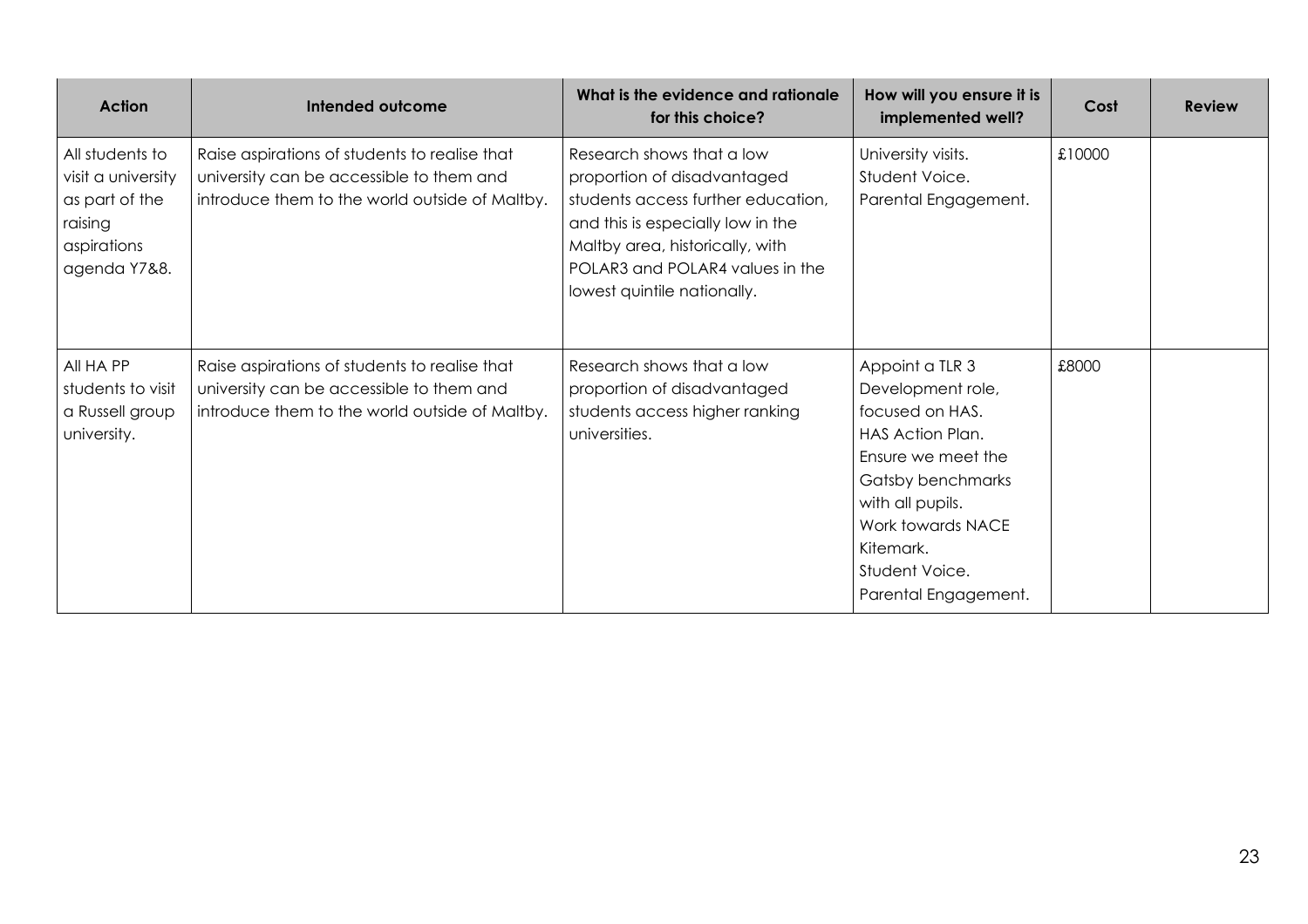| <b>Action</b>                                                                   | Intended outcome                                                                                          | What is the evidence and rationale<br>for this choice?                                                                                                                                                                                                      | How will you ensure it is<br>implemented well?                                                                                                                                                                        | Cost         | <b>Review</b> |
|---------------------------------------------------------------------------------|-----------------------------------------------------------------------------------------------------------|-------------------------------------------------------------------------------------------------------------------------------------------------------------------------------------------------------------------------------------------------------------|-----------------------------------------------------------------------------------------------------------------------------------------------------------------------------------------------------------------------|--------------|---------------|
| Renew the<br>subscription<br>online Parents'<br>Evening<br>booking system       | Improve parental engagement and increase<br>the proportion of parents attending parents'<br>evenings.     | Launched last year, we saw a 15%<br>increase in the number of parents<br>attending through online bookings                                                                                                                                                  | Rolled out to all staff<br>early with training for<br>staff.<br>Information sent out to<br>parents.<br>Staff in school available<br>to book appointments<br>for parents where there<br>is a lack of online<br>access. | £850         |               |
| Parent evening<br>appointments<br>Оf<br>disadvantaged<br>students made<br>first | Increase parental engagement in parents'<br>evenings                                                      | To empower parents to be actively<br>involved in their child's education.                                                                                                                                                                                   | Track parents' evening<br>attendance, daily,<br>leading up to the night.<br>SALs/SWM phone calls.                                                                                                                     | $N/\alpha$ . |               |
| Maltby<br>Academy<br>Alumni set up<br>and<br>maintained.                        | To work with successful former students to<br>motivate and engage with students and raise<br>aspirations. | Raising the aspirations of students<br>with low aspirations can make the<br>difference to life chances and open<br>doors to good apprenticeships,<br>college courses, universities and<br>careers, leading happier, more<br>fulfilled and successful lives. | Ensure that all students<br>can benefit from the<br>former students who<br>willingly engage with<br>them.                                                                                                             | $N/\alpha$ . |               |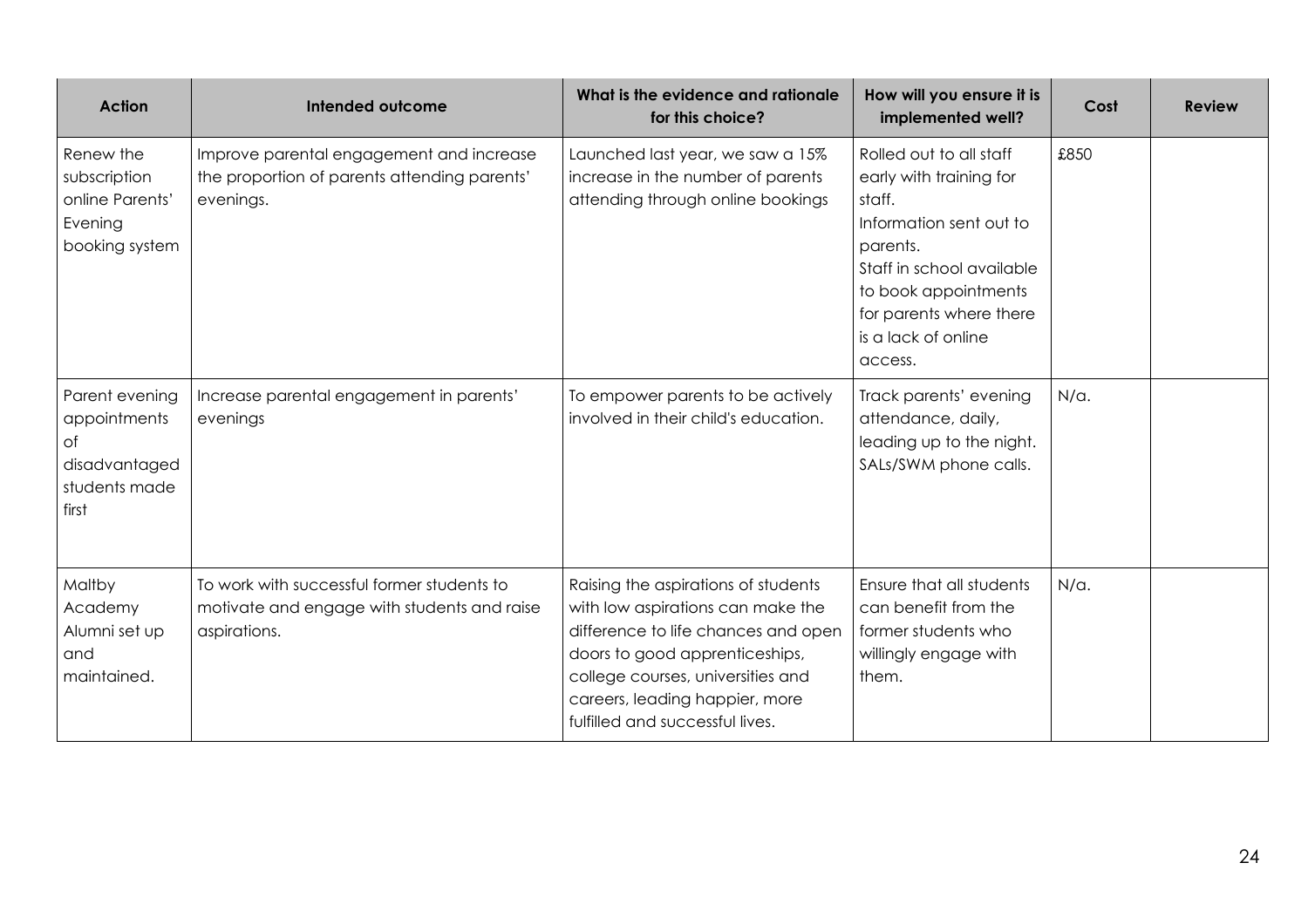| <b>Action</b>                                                                                                  | Intended outcome                                                                               | What is the evidence and rationale<br>for this choice?                                                                                                 | How will you ensure it is<br>implemented well?                                                                                                                         | Cost  | <b>Review</b> |
|----------------------------------------------------------------------------------------------------------------|------------------------------------------------------------------------------------------------|--------------------------------------------------------------------------------------------------------------------------------------------------------|------------------------------------------------------------------------------------------------------------------------------------------------------------------------|-------|---------------|
| Homework club<br>staffed for an<br>hour each day<br>after school.                                              | Students have a safe and supportive<br>environment with the resources necessary to<br>succeed. | Many students do not have<br>conducive study environments or<br>the facilities / support at home.                                                      | Opportunities advertised   N/a.<br>well with parents.<br>Students with behaviour<br>logs for homework<br>invited to attend.<br>Tracking and monitoring<br>by SWM/SALs. |       |               |
| Students<br>performing at a<br>high-level sit<br>Mensa IQ tests<br>and<br>membership<br>paid if<br>successful. | Raise the aspirations of high ability<br>disadvantaged students.                               | Raising the aspirations of students<br>with low aspiration can make the<br>difference to life chances and open<br>doors to Russell group universities. | Selective process to<br>make sure all HA<br>students performing at a<br>high-level have this<br>opportunity.                                                           | £2200 |               |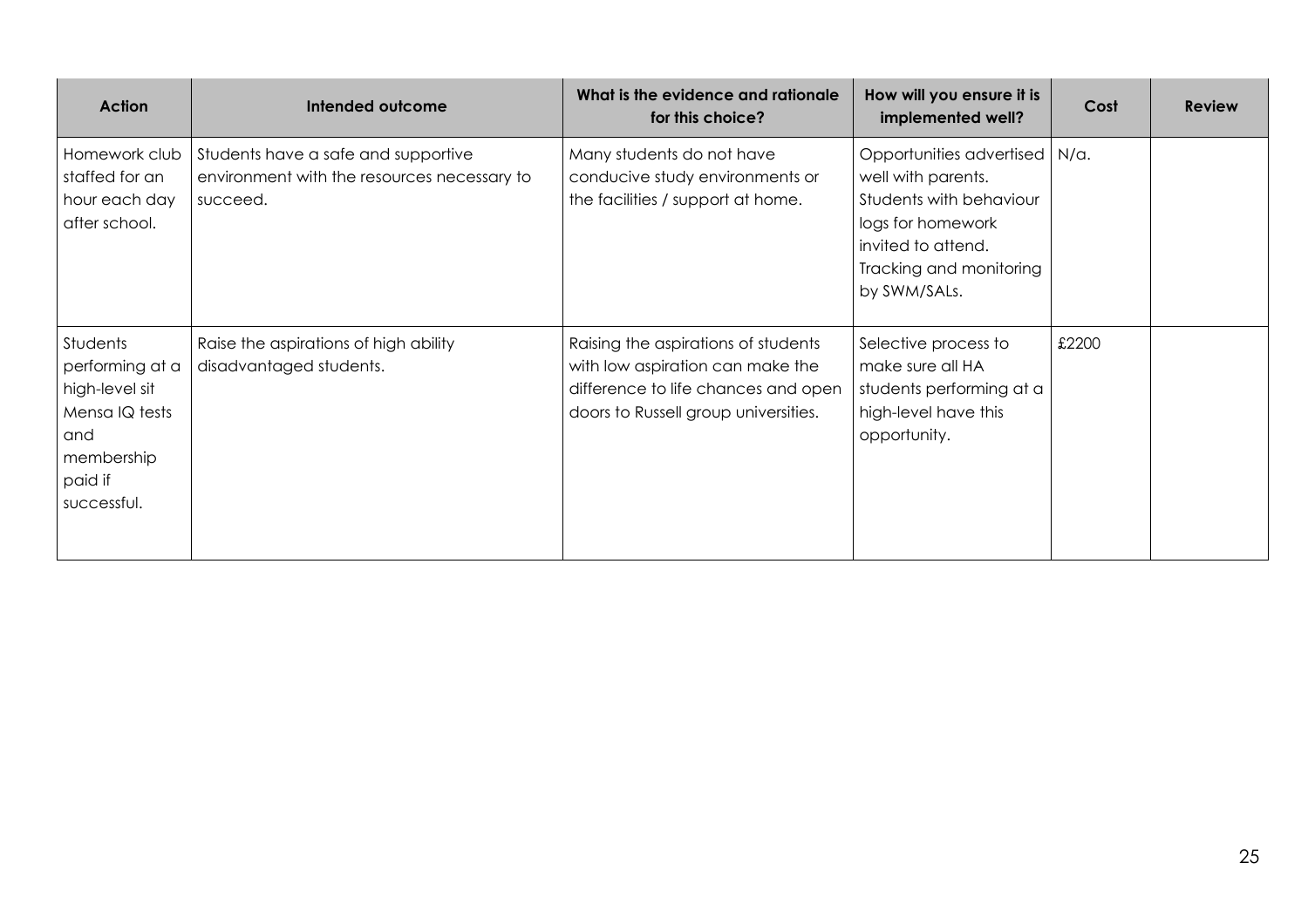| <b>Action</b>                                                                      | Intended outcome                                                                                                                  | What is the evidence and rationale<br>for this choice?                                                                                                                                                                                                       | How will you ensure it is<br>implemented well?                                                                                                                                                                                                                                                                                               | Cost              | <b>Review</b> |
|------------------------------------------------------------------------------------|-----------------------------------------------------------------------------------------------------------------------------------|--------------------------------------------------------------------------------------------------------------------------------------------------------------------------------------------------------------------------------------------------------------|----------------------------------------------------------------------------------------------------------------------------------------------------------------------------------------------------------------------------------------------------------------------------------------------------------------------------------------------|-------------------|---------------|
| Appoint Internal<br>Exclusion<br>Manager to run<br>effectively run<br>the IE unit. | To raise the standard of provision for students<br>not in class for lessons through internal<br>exclusion.                        | To ensure gaps learning do not<br>occur when students are internally<br>excluded.                                                                                                                                                                            | Appoint for IE Manager.<br>Provide bespoke,<br>appropriate training.<br>Ensure expectations in IE<br>are clear to all and are<br>maintained.<br>Tracking and monitoring<br>of repeat offenders, to<br>identify why and reduce<br>the number of repeated<br>IE referrals.<br>Subjects to provide<br>appropriate work for<br>completion on IE. | £22000-<br>£24000 |               |
| Robust,<br>purposeful<br>Transition<br>process                                     | To ensure a smooth transition for all PP Y6<br>students by engaging them in Academy life<br>thoroughly, prior to the start of Y7. | Raising the aspirations of students<br>with low aspirations can make the<br>difference to life chances and open<br>doors to good apprenticeships,<br>college courses, universities and<br>careers, leading happier, more<br>fulfilled, and successful lives. | <b>Precise Transition Action</b><br>Plan, including<br>engaging Y6 students in<br>the Enrich and Inspire<br>programme.<br>Student Voice.<br>Staff Voice.<br>Parent Voice.                                                                                                                                                                    | £10000            |               |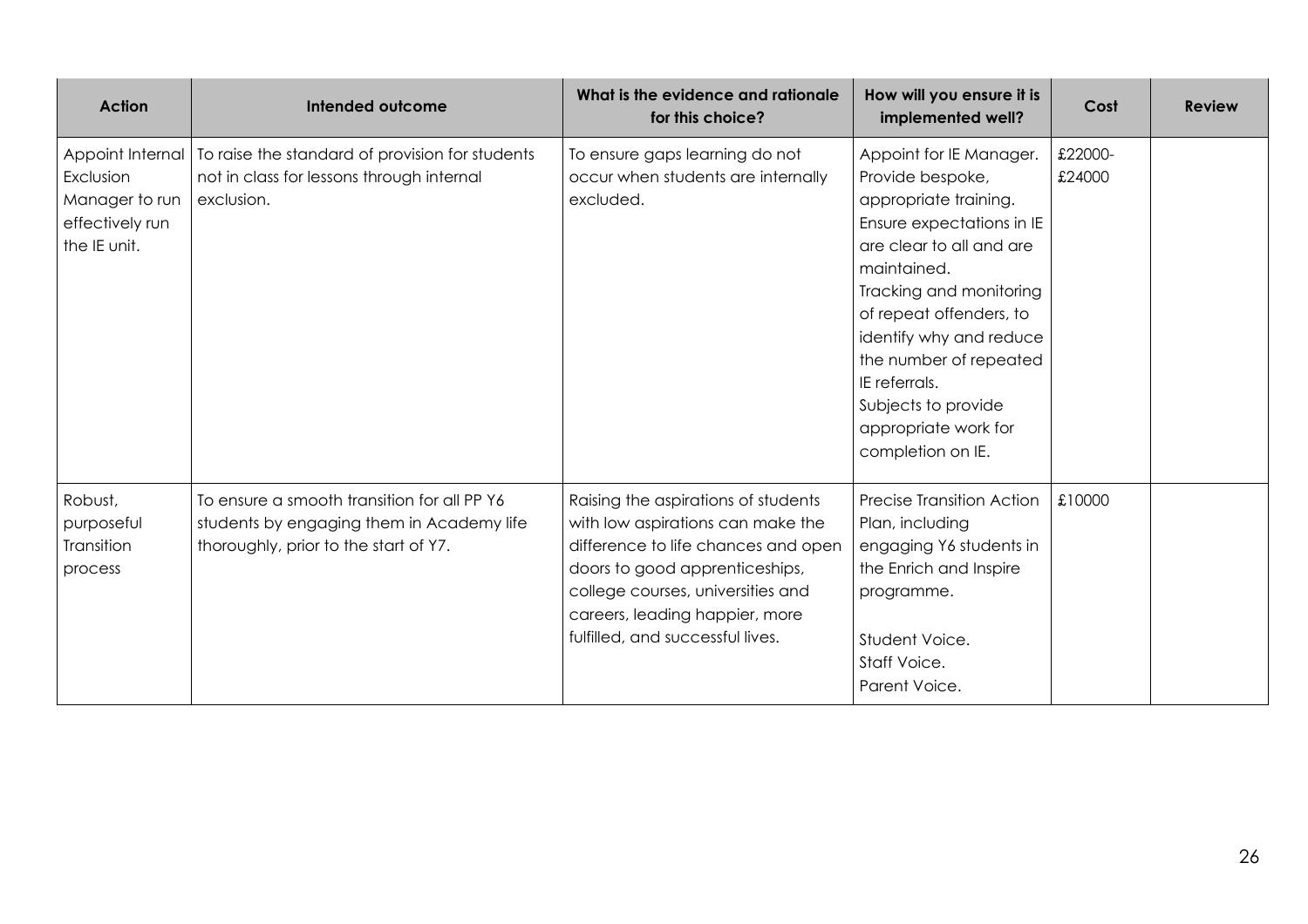| Area of<br><b>Intervention</b>     | <b>Identified Barriers</b>                                                                                                                                                                               | <b>Rationale</b>                                                                                                                                                                                                                                                                                                           | <b>Intended Impact</b>                                                                                     |
|------------------------------------|----------------------------------------------------------------------------------------------------------------------------------------------------------------------------------------------------------|----------------------------------------------------------------------------------------------------------------------------------------------------------------------------------------------------------------------------------------------------------------------------------------------------------------------------|------------------------------------------------------------------------------------------------------------|
| <b>Emergency Care</b><br>Provision | Low aspirations<br>Lack of confidence, character, grit,<br>determination                                                                                                                                 | <b>Regular phone calls</b><br>Maintain regular contact with vulnerable students to ensure they are engaging with<br>Microsoft teams and check on their welfare.                                                                                                                                                            | No additional<br>disadvantages to be<br>suffered throughout the<br>period of lockdown.                     |
|                                    | Poor Learning Habits<br>Lack of cultural stimulation                                                                                                                                                     | Online meetings between key staff and parents<br>Maintain levels of communication between the academy and families ensuring that all<br>important planned meetings can still go-ahead using MS Teams or Parents Evening<br>System                                                                                          | Students maintain regular<br>contact with the academy<br>to ensure we fully met the<br>needs of each child |
|                                    | Lack of exposure to a wider<br>vocabulary<br>Underachievement at KS2                                                                                                                                     | <b>Risk Assessments for at risk students</b><br>Students at risk identified and an appropriate risk assessment put in place by the<br>relevant staff.                                                                                                                                                                      | despite the challenges.                                                                                    |
|                                    | compared to non-disadvantaged<br>Lack of role models<br>Distractions at home: Lack of<br>suitable working space, support<br>from parents<br>Lack of resources at home<br>Lack of sleep or poor nutrition | RAP and pastoral team meetings to continue virtually<br>Meetings to be held remotely to ensure usual levels or review and support are in place<br>for vulnerable students.<br><b>Registers</b><br>Registers to be taken to monitor online engagement with sessions. The attendance<br>team will then follow up any issues. |                                                                                                            |

# **4 - Contingency Plan for Disadvantaged Students (should a national or local lockdown be enforced)**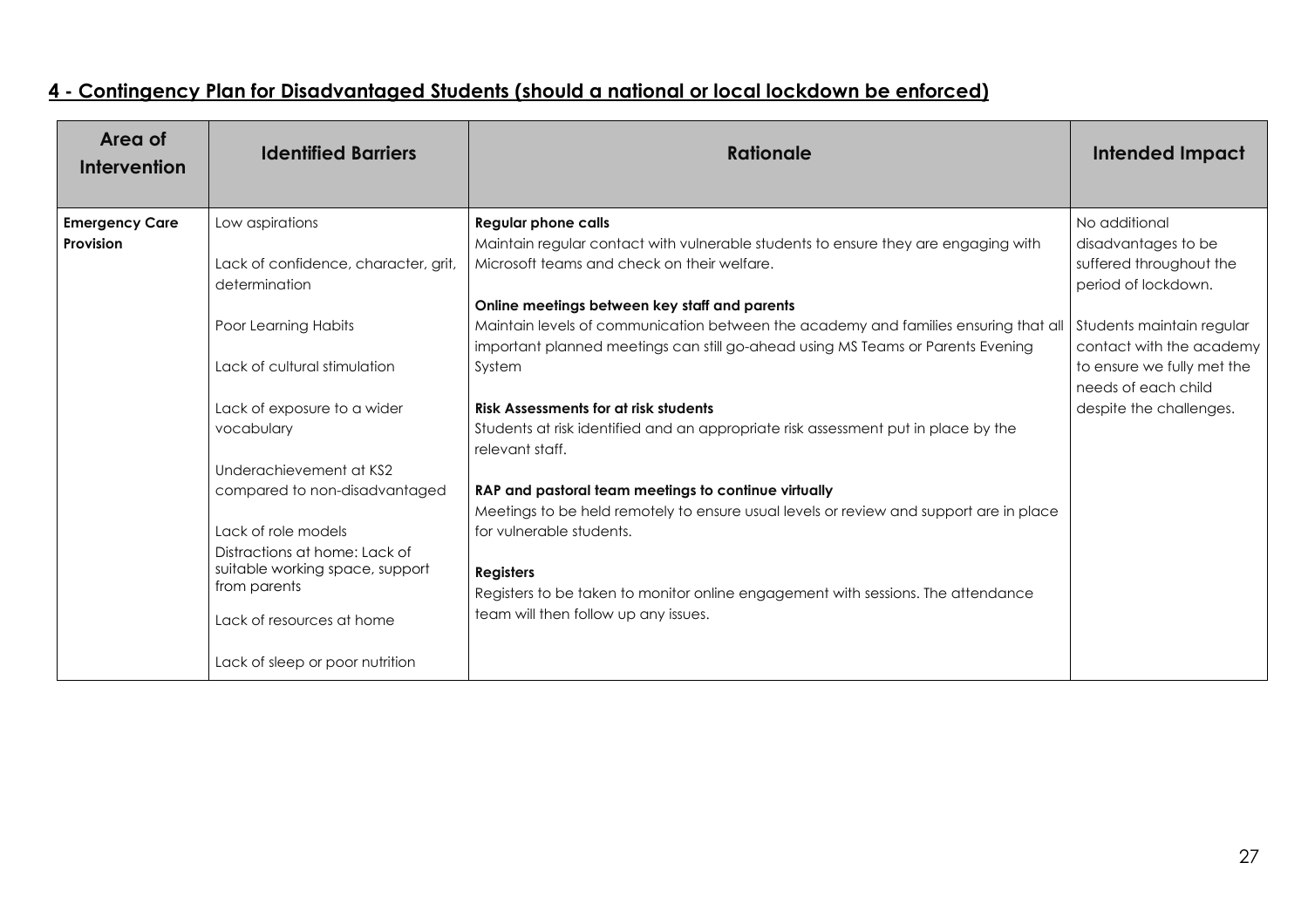| <b>Microsoft Teams</b> | Low aspirations<br>Lack of confidence, character, grit,<br>determination                                                             | Laptops allocated to vulnerable students who do not have access to digital devices<br>All students to have access to a laptop to ensure that they receive lessons over<br>Microsoft Teams. A new survey will be conducted to find out who requires access to<br>technology.                                                                               | All students to have access<br>to every one of their<br>lessons. |
|------------------------|--------------------------------------------------------------------------------------------------------------------------------------|-----------------------------------------------------------------------------------------------------------------------------------------------------------------------------------------------------------------------------------------------------------------------------------------------------------------------------------------------------------|------------------------------------------------------------------|
|                        | Poor Learning Habits<br>Lack of cultural stimulation                                                                                 | Students to receive appropriate internet usage session<br>All students to access a session on appropriate computer/internet usage in which<br>members of the safeguarding team will also share current risks to online usage.                                                                                                                             |                                                                  |
|                        | Lack of role models<br>Distractions at home: Lack of<br>suitable working space, support<br>from parents<br>Lack of resources at home | Staff PLD on appropriate usage<br>Staff to receive PLD around appropriate student usage of online software, which will<br>highlight signs of inappropriate student usage for them to look out for.<br>SLT presence in lessons<br>SLT will be dropping into lessons periodically to ensure engagement from students and<br>quality of delivery from staff. |                                                                  |
| <b>Satchel One</b>     | Lack of resources at home<br>Poor Learning Habits                                                                                    | All homework to be shared on Satchel One<br>Students to have homework set in line with the Homework policy.<br>Sharing of information with parents<br>Parents to be sent further communication to encourage their engagement with the<br>homework platform. This will allow them to track their child's engagement in<br>homework.                        | All students complete all<br>homework set.                       |